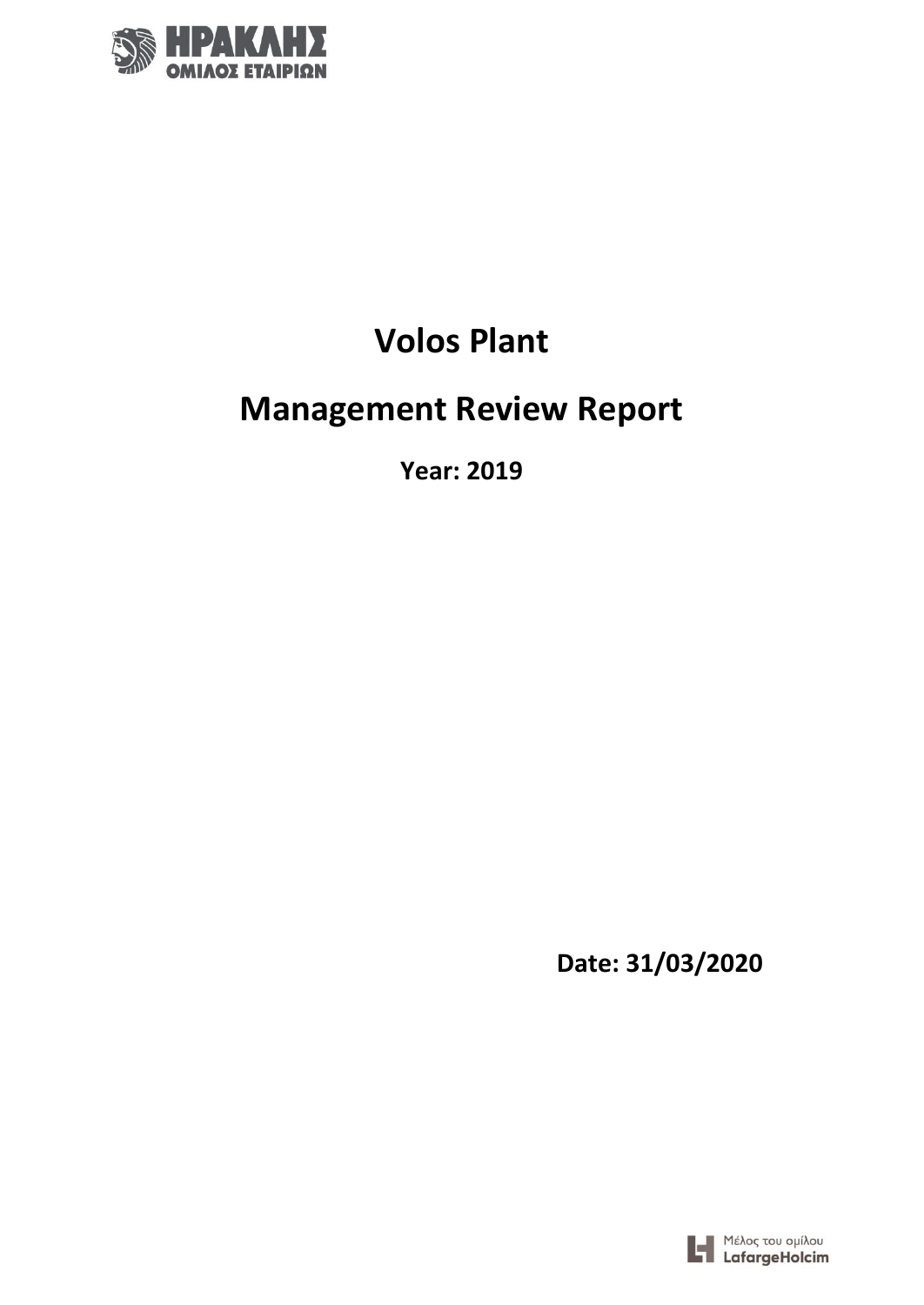

## **CONTENTS**

## *A. INTRODUCTION*

## *[B. REVIEW INPUTS](#page-3-0)*

- **[1.](#page-3-1) [Safety](#page-3-1)**
- **[2.](#page-5-0) [Results of Audits](#page-5-0)**
	- **[2.1](#page-5-1) [Quality](#page-5-1)**
	- **[2.2](#page-5-2) [Environment](#page-5-2)**

## **[3.](#page-6-0) [Customers & Stakeholders](#page-6-0)**

- **[3.1](#page-6-1) [Customer feedback](#page-6-1)**
- **[3.2](#page-7-0) [Stakeholders communication](#page-7-0)**

## **[4.](#page-7-1) [Performance](#page-7-1)**

- **[4.1](#page-8-0) [Quality](#page-8-0)**
- **[4.2](#page-11-0) [Performance](#page-11-0)**
- **[4.3](#page-13-0) [Environment](#page-13-0)**
- **[4.4](#page-19-0) [Training](#page-19-0)**

## **[5.](#page-20-0) [Preventive and corrective actions](#page-20-0)**

- **[5.1](#page-20-1) [Quality](#page-20-1)**
- **5.2 Environment**
- **[6.](#page-20-2) [Follow-up actions from previous management reviews](#page-20-2)**
	- **[6.1](#page-20-3) [Quality](#page-20-3)**
	- **[6.2](#page-21-0) [Environment](#page-21-0)**
- **[7.](#page-21-1) [Changes that could affect the Quality / Environment Management Systems](#page-21-1)**
	- **[7.1](#page-21-2) [Quality](#page-21-2)**
	- **[7.2](#page-23-0) [Environment](#page-23-0)**
- **[8.](#page-23-1) [Analysis of supplier performance](#page-23-1)**
- **[9.](#page-23-2) [Results of risk assessment](#page-23-2)**
- **[10.](#page-23-3) [Recommendations for improvements](#page-23-3)**
	- **[10.1](#page-23-4) [Product quality & Quality Objectives](#page-23-4)**
	- **[10.2](#page-24-0) [Process performance](#page-24-0)**
	- **[10.3](#page-24-1) [Environment](#page-24-1)**

## *[C. REVIEW OUTPUT](#page-24-2)*

- **[11.](#page-24-3) [Summary of actions from this Review](#page-24-3)**
- **[12.](#page-25-0) [Resources needed](#page-25-0)**
- **13. ANNEX A**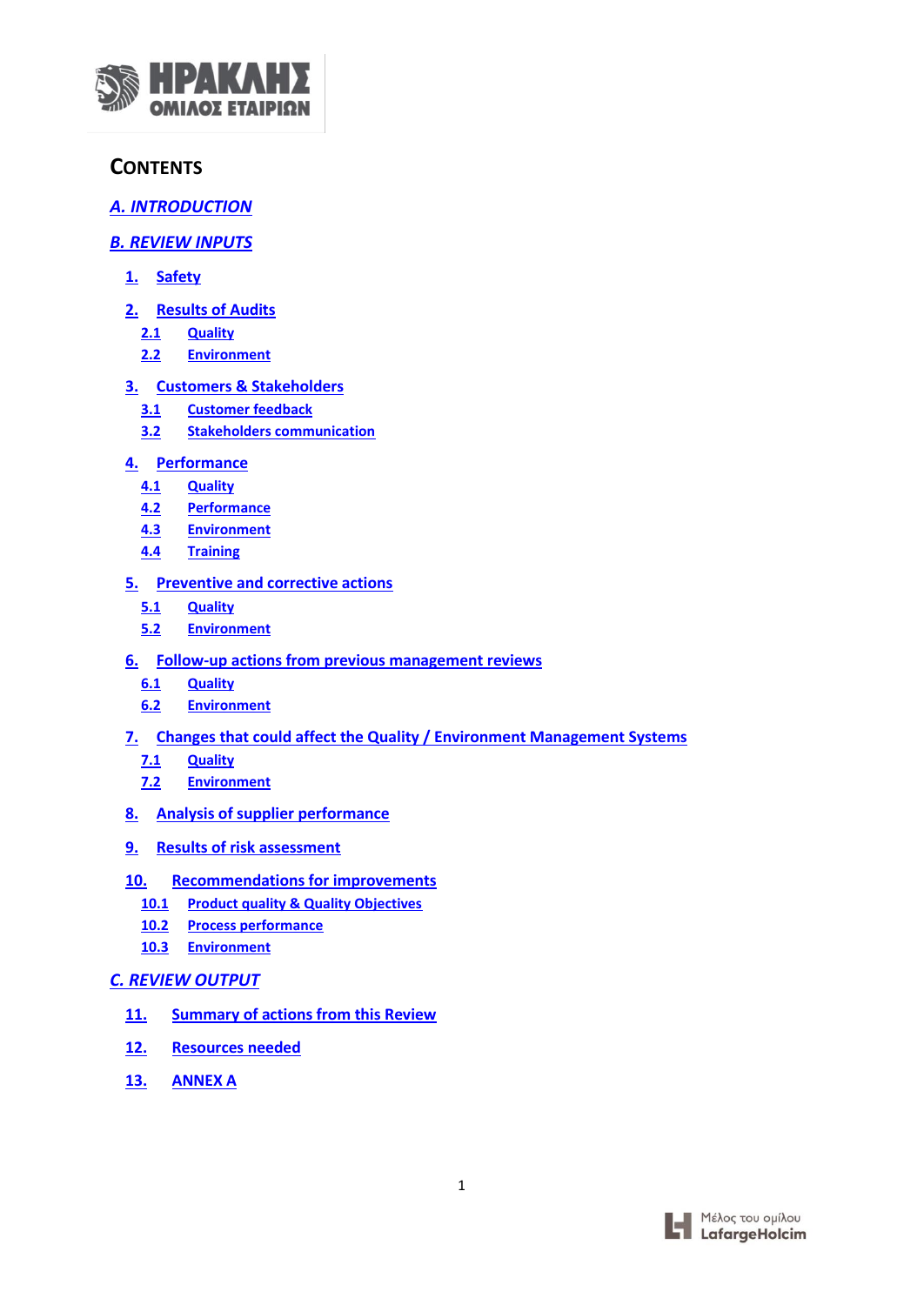

# **A. INTRODUCTION**

Volos Plant Management Review of the Quality, Environment and Energy Management Systems took place on March 31 2020 with the participation of the Plant's Management Team.

All aspects of the QMS and EMS, product, environment and process performance have been reviewed in accordance with the requirements of ISO 9001, 14001 and 50001 respectively.

The hereunder report summarizes all that were discussed and reviewed. Actions identified during the review are mentioned in the various sections of this report and summarized in section 11. Resources needed for the effective implementation of the QMS & EMS are described in section 12.

This report has been approved by all members of the Plant Management Team.

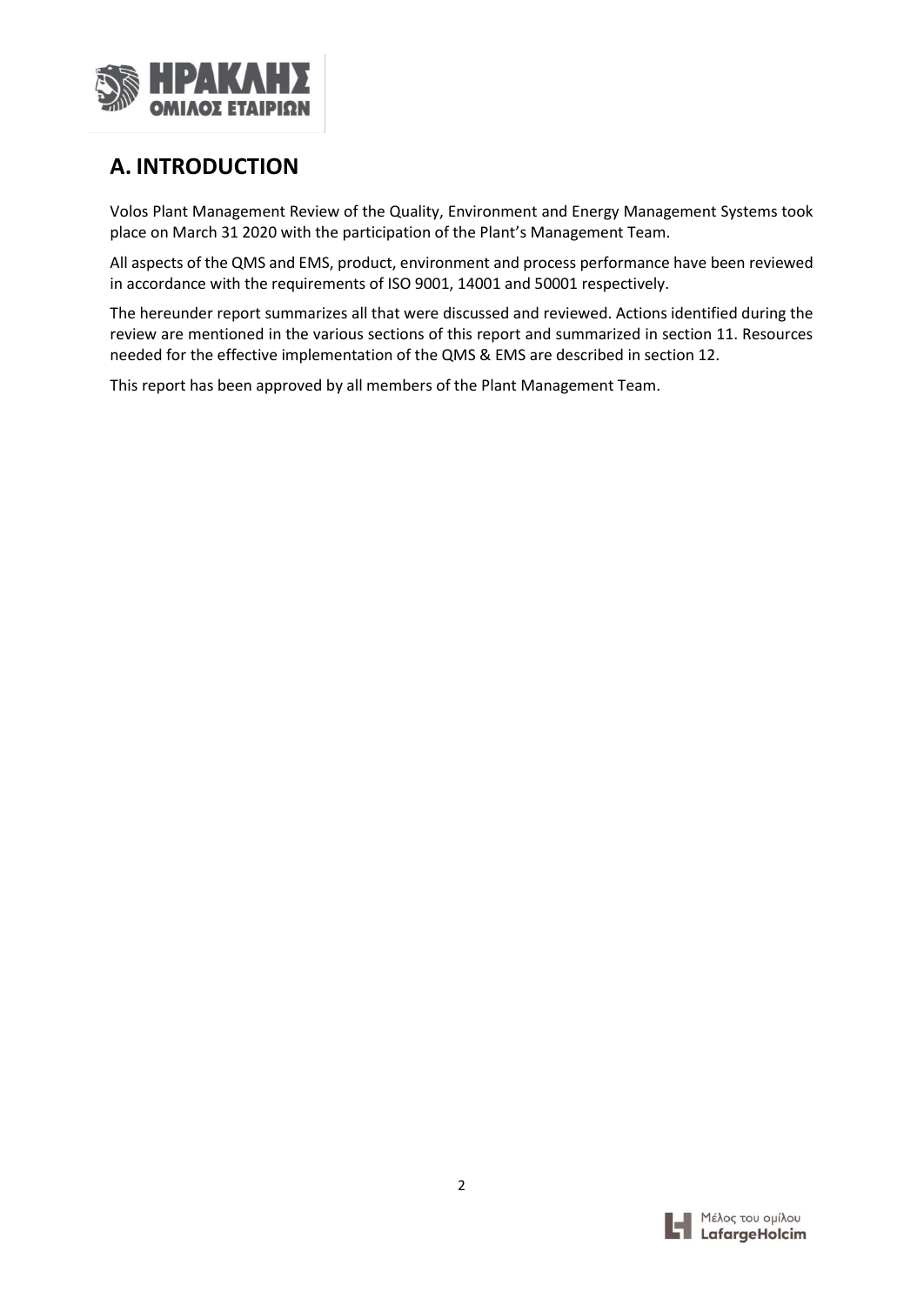

## <span id="page-3-0"></span>**B. REVIEW INPUTS**

## <span id="page-3-1"></span>**1. HEALTH & SAFETY**

Concerning health & safety, the following actions took place in 2018:

- 1334 VPC discussions, by 37 persons
- 72 Near Misses were reported
- 2 Good Practice, has been implemented "Safety exit of forklift from the warehouse" and "Emergency remote control of ammonia in case of leakage"
- Database for Risk Assessments Audits record and management. 1759 RA Audits

In 2019 the plant had 2 LTIs Incident one with employee and one with contractor, 1 Medical Incident and 4 contractor FAs (First Aids).

The Frequency Rate (LTI FR) was 2.51 both for LH and contractors vs 1.1.

The annual Health & Safety improvement plan has focus on the following topics:

#### **Mobilization on H&S**

- Promote Reward & Recognition program "Εχω μια Ιδέα" e.g. "one idea" out of each H&S coffee
- Technical Training on Energy Isolation
- Professional Licenses for Electricians / MM Operators

#### **Health**

- Drill in emergency preparedness, case First aids&WAH
- Implementation of medical examinations, finalize medical records
- Improve hygiene facilities (4th locker room for contractors)
- Hygiene in Alternative Fuel Areas (training in handling, vaccination)

#### **Road Safety**

- Perform Defensive Driving Training
- Implement ''Safe Pass'' for the trucks
- Review of IVMS fleet & Equipment installation update
- Reduce Risk of vehicle slipping (combination of raining/downhill)

#### **Housekeeping**

- **Corrective Housekeeping & Beautification actions:**
	- Creating a new industrial cleaning contract Improving efficiency (modernization)
	- A new contract for a broom / water carrier vehicle
	- Implassion of RM, bagging area, RDF port elevator
	- Painting of carbonate building
	- Improve the pedestrian path from RK5 to PROOMO
	- MIAG, new automation and mechanical improvements (lower dust emission)
	- Limitation of internal transport, replacement of limestone discharge conveyor belt in silo Νο2 (with larger)

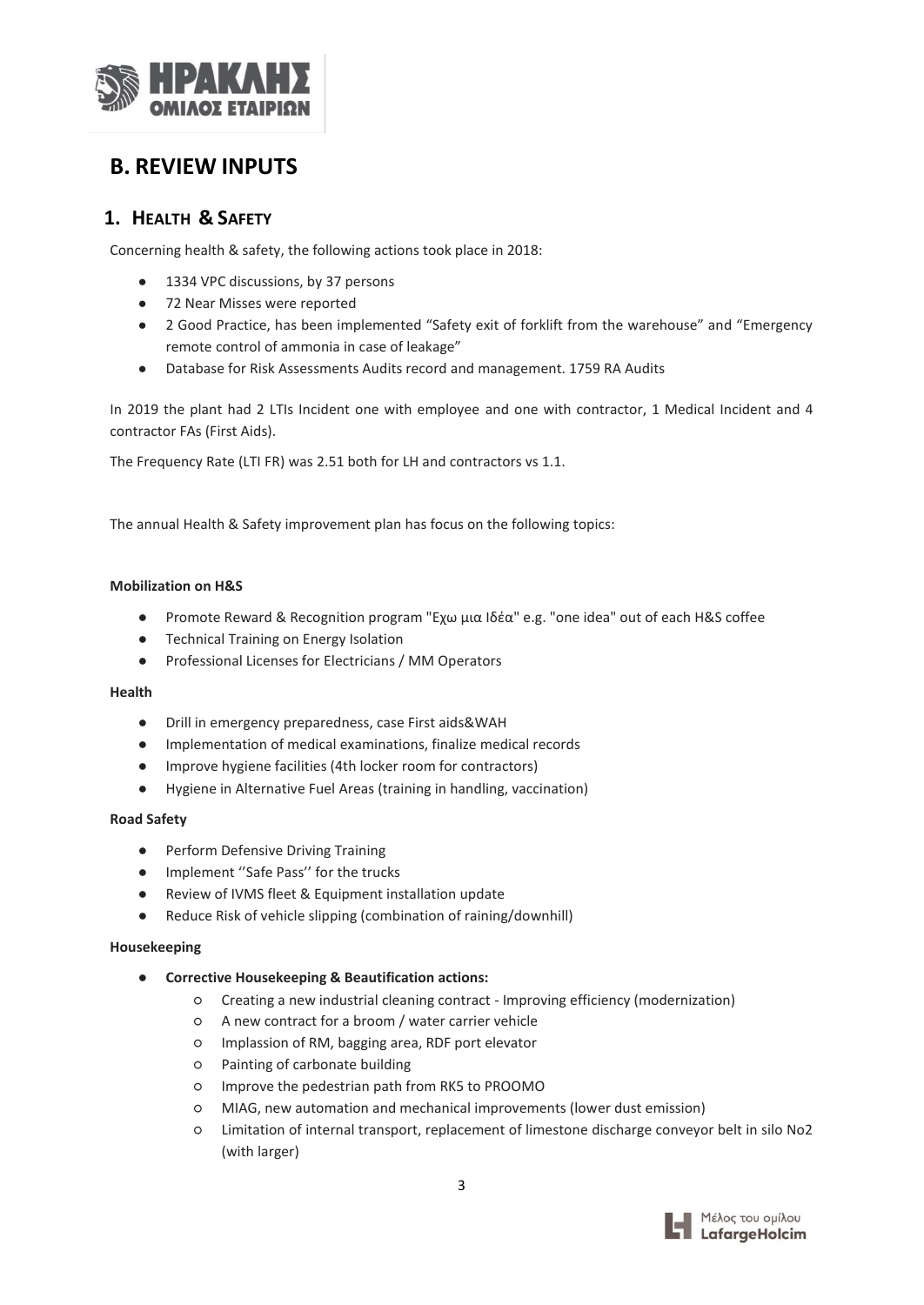

- **Demolition of obsolete equipment**
	- Chimney RK3
	- Port Cranes C1, C2, C3
- **Housekeeping Root Causes elimination (Preventive actions):** 
	- Minimize leakage , modify the inlet for MT 7, 8
	- Improve of dedusting, new bag filter MT8,MT7 (limestone C/B)
	- Installation new scrapers on the limestone discharge C/B
	- Establishment of a morning shift restoration workshop team (subcontracted)
	- Expand the central air network to BagFilter of "T" (improve the dedusting)

#### **Fatality Elimination Control**

- **Upgrading of electrical installations**
	- Replace at + 20% -> 35% of MCCs based on priorities
	- Improvement of lighting in the areas of MT6, 7, 8 replacement of LED lighting and sockets
- **Design safety & construction quality program:** 
	- Restoration of 5/30 cantilevers ( with priority more risky, near miss)
	- Rehabilitation of vertical overlays (mainly RK)
	- Reflamator of overlays in Preheater
- **Improvement of Safety on conveyor belts / machinery (C/B of raw material in port, Almyros):**
	- Creating an Equipment Inspection List (nip points, pre-balloons, etc.)
	- Equipment evaluation (inspection)
	- Improve of equipment
	- Establishment of regular systematic control of transport systems and equipment

#### **Initiative H&S Days**

The Global H&S Days is a period of strong mobilization for all our stakeholders to help us achieve our Ambition "0" the mobilization has targeted:

- Primarily focus on the main theme Resist doing TOO MUCH!
- Involve all workers at every level, both in operations and offices
- Include stakeholders across the value chain (customers, suppliers, distributors) and local communities
- Go on for at least two weeks of this period, at your convenience
- Contribute to the local action plan to improve H&S

2019 campaign focuses on the Minimum Safe Behaviors (MSB) which are:

- 1. Distracted Driving or Machinery Operation (Rule 1)
- 2. Lockout/Tagout (Rule 2)
- 3. Safe Work Permits (Rule 2)
- 4. Seatbelts (Rule 3)
- 5. Personal Protective Equipment (Rule 3)
- 6. Drugs and Alcohol (Rule 4)
- 7. Reporting of Incidents (Rule 5)

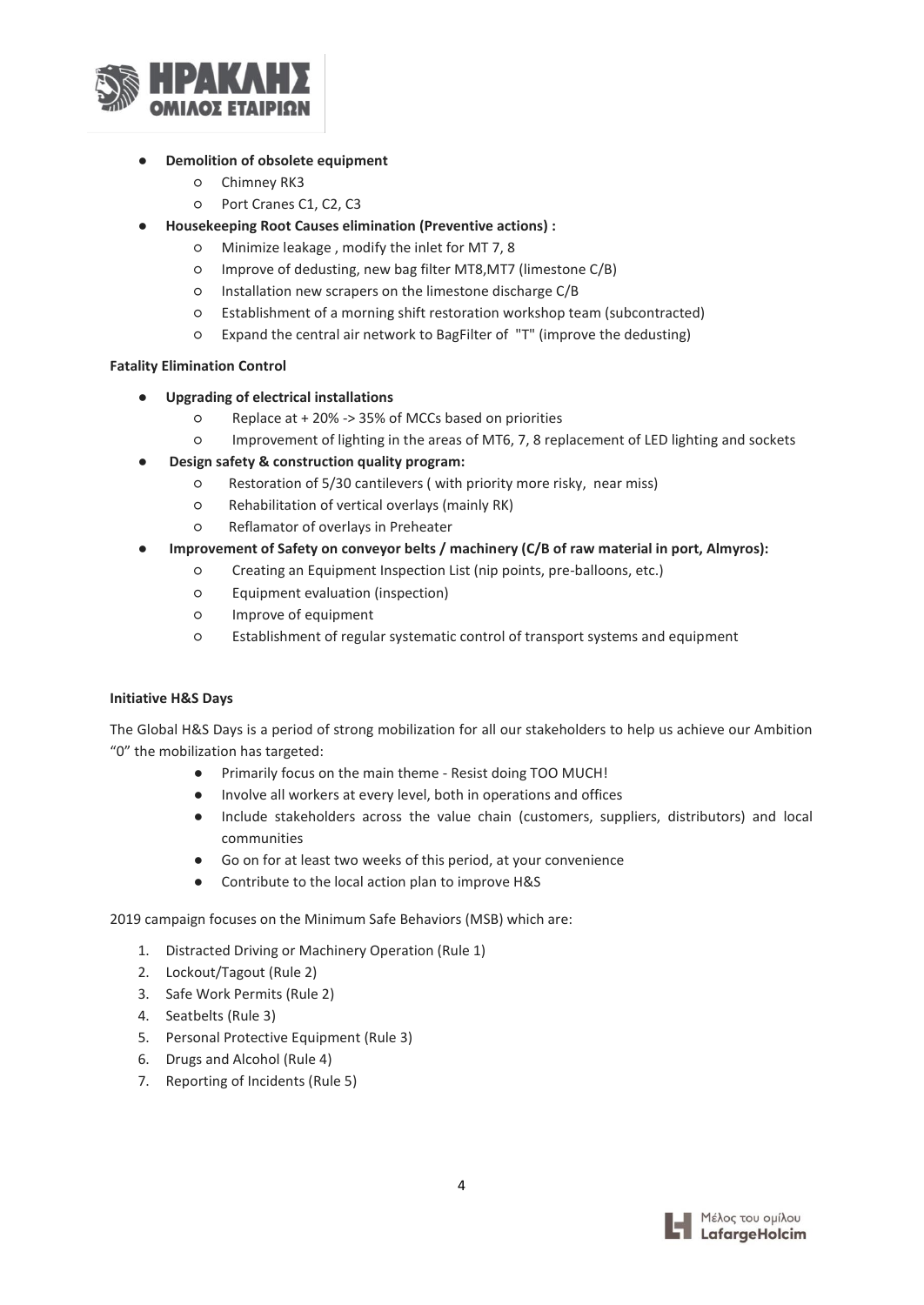

## <span id="page-5-0"></span>**2. RESULTS OF AUDITS**

## <span id="page-5-1"></span>**2.1 QUALITY**

## **2.1.1 AUDIT PERFORMED BY EUROCERT FOR CE CERTIFICATION & ISO 9001:2015**

On 4 June 2019 EUROCERT audited and assessed the QMS of Volos plant plus Product Certification. They were found to be in compliance with the requirements of ISO 9001:2015 and EN 197-1/EN 197-2 respectively. For CE certification none finding and 1 remark was identified. For ISO 1 finding and 1 remark were identified during the audit. The finding has been retrieved since 2nd of September 2019.

## **2.1.2 AUDIT PERFORMED BY AFNOR FOR CE CERTIFICATION**

On 14th and 15th November 2019, AFNOR audited and assessed the Product Certification of CEM I 52,5 N CE NF. They found that the product meets the requirements of EN 197-1/EN 197-2. None findings and 1 remark were identified.

## **2.1.3 EXTERNAL SII (ISRAEL STANDARDS INSTITUTION)**

The Standards Institution of Israel (SII) performed an external QMS and Quality compliance audit on 28th January 2020 in order to gain the Israeli Marking for its cement types. Volos quality system was found in compliance with the requirements of SII Procedure and Volos plant achieved to obtain the Israeli Mark for the cement types CEM I 52,5 N and CEM III/B 42,5 N-SR.

## **2.1.4 ANNUAL INTERNAL AUDIT FOR ISO 9001 AND EN CEMENTS**

The annual internal Audit was performed by BU ISO Coordinator on 23rd April 2019. No findings or remarks were identified.

## <span id="page-5-2"></span>**2.2 ENVIRONMENT**

#### **2.2.1 EXTERNAL AUDITS (EUROCERT)**

The environmental management system was audited on Jul 12 2019. There were 0 findings and 4 remarks that are listed below.

| #             | <b>Corrective Actions</b>                                                                                                                                      | Type   |
|---------------|----------------------------------------------------------------------------------------------------------------------------------------------------------------|--------|
|               | It has not been identified adequately the opportunities from the<br>implementation of the EMS                                                                  | Remark |
| $\mathcal{P}$ | The Dioxin monitoring system (DMS) recently installed in the stack of RK1<br>for the continuous sampling of PCDD/F has been included in the VOL ENV F<br>01 01 | Remark |
| 3             | SGS results for imported RDF were not available for 2019                                                                                                       | Remark |
| 4             | During the audit of the storage area of dangerous wastes, there were<br>found 2 fire extinguishers not properly maintained                                     | Remark |

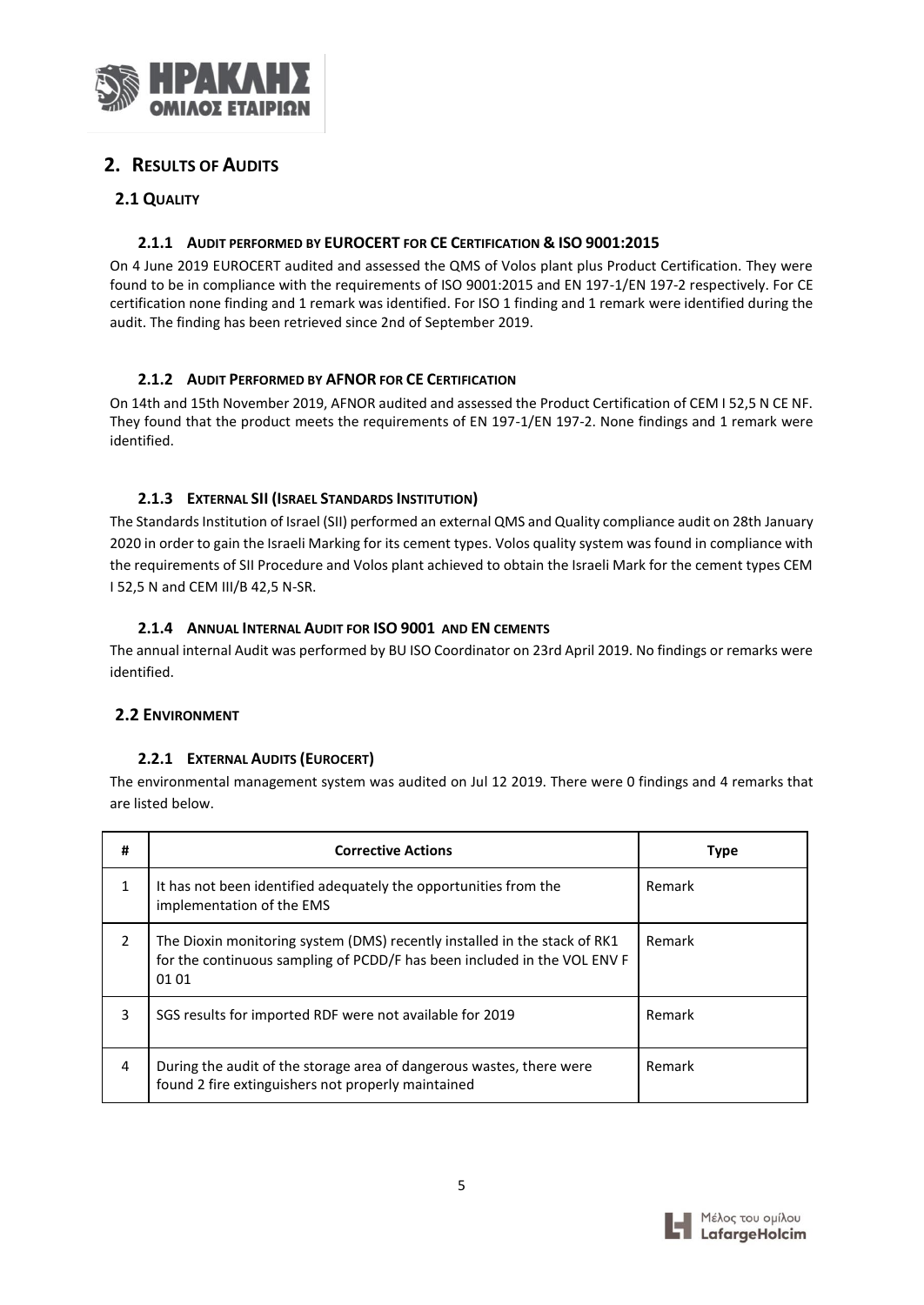

The CO2 emissions verification audit 2019 performed by EUROCERT in Feb 2020. There were neither findings nor remarks.

In Jan 2020 a measurement campaign was organized by the Env. authorities for radioactivity. This campaign covered both local and imported RDF as well as RDF workshop. All results showed no sign of excessive radioactivity vs. background radiation.

#### **2.2.2 COMPLIANCE WITH LEGISLATION**

Volos operates in compliance with the latest environmental legislation and preventive planning is taking place in order to ensure compliance with future environmental terms. The management team is committed to ensure that both company policy and Greek legislation are effectively implemented.

#### **2.3 ENERGY**

#### **2.3.1 EXTERNAL AUDITS (EUROCERT)**

The energy management system was audited on Sep 04 2019. There were 1 non-compliance and 2 remarks that are listed below.

| #             | <b>Corrective Actions</b>                                                                                                                                                                                                                                       | <b>Type</b>    |
|---------------|-----------------------------------------------------------------------------------------------------------------------------------------------------------------------------------------------------------------------------------------------------------------|----------------|
|               | Although the data for power of 2018 (electrical and thermal) have been<br>calculated in other Energy Management System files, the same data has<br>not been transferred to the Energy Report (as in the one submitted to the<br>Ministry with 2017 information) | Non-compliance |
| $\mathcal{P}$ | Power consumption as it appears in TIS for 2018 and 2019 does not<br>incorporate corrections based on PPC invoices                                                                                                                                              | Remark         |
| 3             | System file VOL NRG F 02 02 was not complete for all improvement actions                                                                                                                                                                                        | Remark         |

#### **2.3.2 COMPLIANCE WITH LEGISLATION**

Volos operates in compliance with the latest legislation and preventive planning is taking place in order to ensure compliance with future terms. The management team is committed to ensure that both company policy and Greek legislation are effectively implemented.

## <span id="page-6-0"></span>**3. CUSTOMERS & STAKEHOLDERS**

#### <span id="page-6-1"></span>**3.1 CUSTOMER FEEDBACK**

Volos Plant is the main supplier of the domestic cement market and exports clinker and cement in various destinations worldwide. Customer feedback, including complaints, is forwarded to the Plant through the SALES and BU exports dpt. A database to record and analyse domestic cement market complaints is existed. The complaints of 2019 are the following.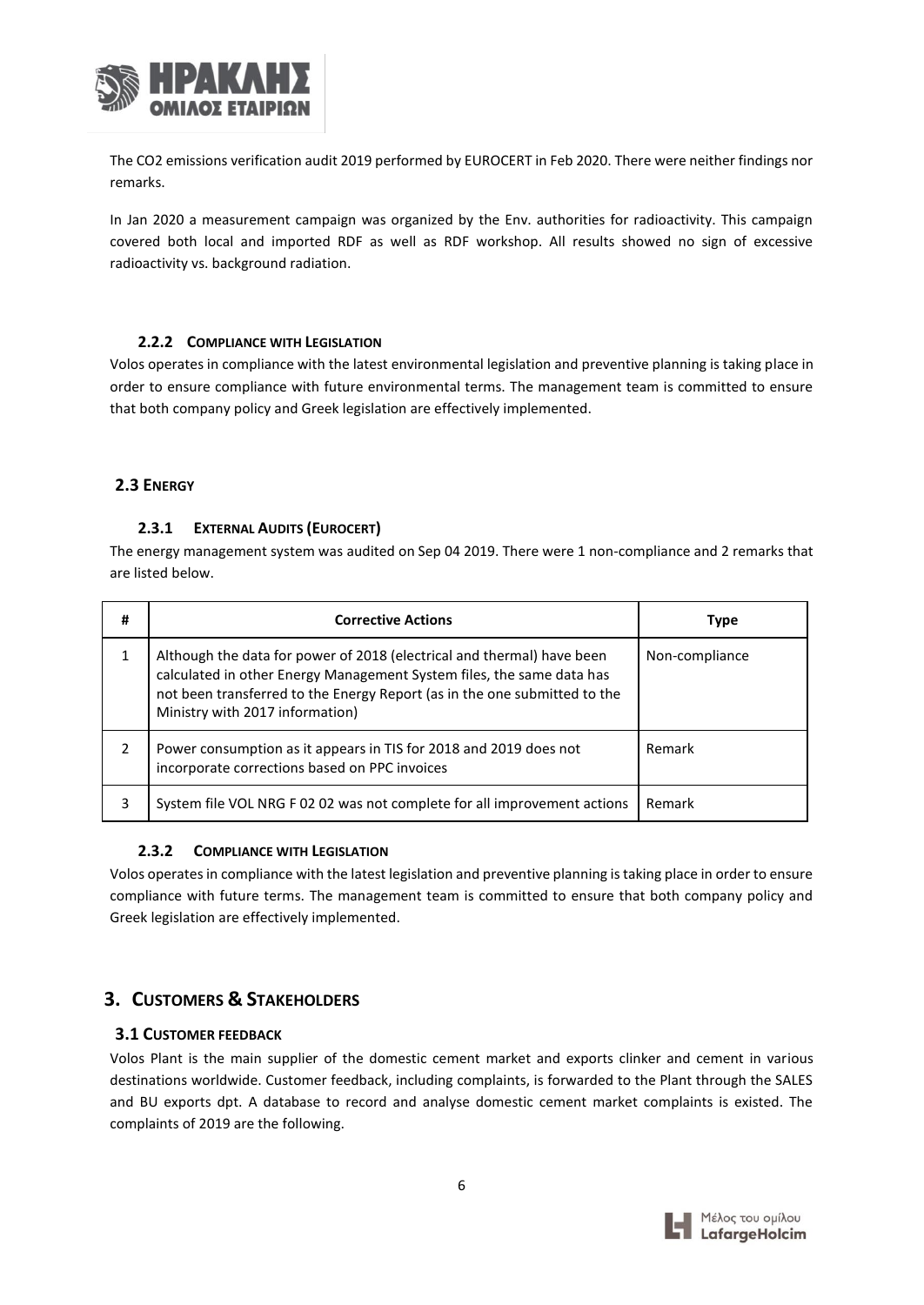

| Type of complaint | Number |
|-------------------|--------|
| Logistics         |        |
| Delays            | 2      |
| Order taking      | 1      |
| Packaging         | 18     |
| Quality           | 21     |
| <b>Services</b>   |        |

The number of complaints from the domestic market are 52 in total with the most important one the presence of lumps in CEM I 42.5R. For each complaint a detailed analysis performed to investigate the cause of the deviation.

Moreover, 27 complaints were about damaged packaging for all the plant's products (Bagged cement, Masterblock, etc.)

Finally there were 7 complaints regarding lower strengths, mainly during May and June. A detailed analysis performed to define the cause of the issue. The change of alkalies in clinker was the reason of lower strength. For that a new software for strength prediction is used to avoid similar deviations in the future.

#### <span id="page-7-0"></span>**3.2 STAKEHOLDERS COMMUNICATION (ENVIRONMENT, ENERGY & OTHER)**

<span id="page-7-1"></span>The communication with external stakeholders of the plant (municipality, public authorities, local associations, etc.) is the responsibility of the Plant Manager together with the ExCo of the company**.** There is a dedicated electronic tool (mybase lotus notes tool) where the whole stakeholder management data of the plant is incorporated and processed (contact data, assessments, donations etc.)

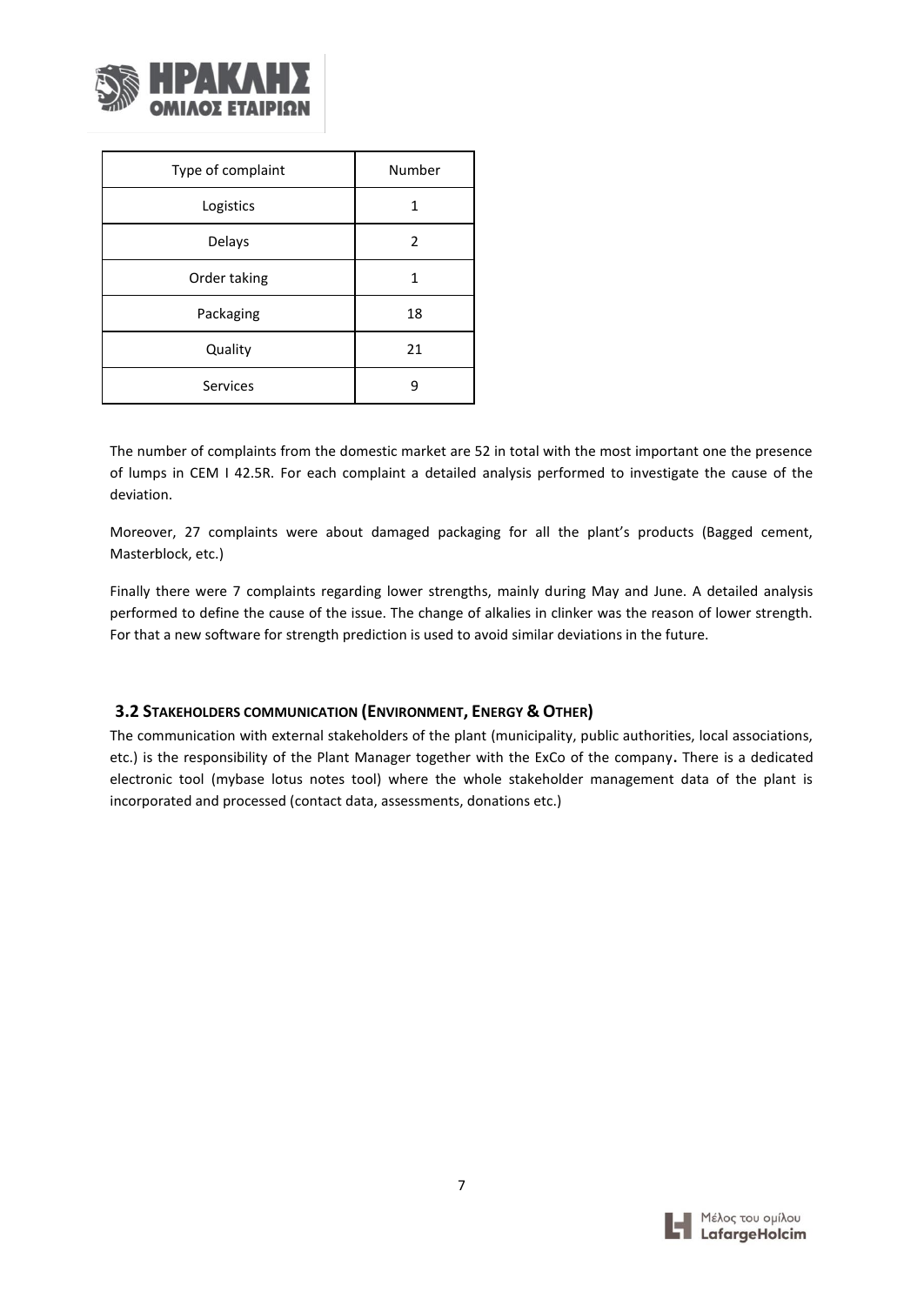

## **4. PERFORMANCE**

#### <span id="page-8-0"></span>**4.1 QUALITY**

**4.1.1 CEMENT PERFORMANCE**

|                            | <b>Strength 2 days</b><br>(MPa) | <b>Strength 7 days</b><br>(MPa) | <b>Strength 28 days</b><br>(MPa) | <b>Normal</b><br>Consistency (%) |  |  |  |  |  |  |
|----------------------------|---------------------------------|---------------------------------|----------------------------------|----------------------------------|--|--|--|--|--|--|
| <b>CEM I 52,5 N CE NF</b>  |                                 |                                 |                                  |                                  |  |  |  |  |  |  |
| <b>Target</b>              | 33,5                            | 46                              | 57                               | 29,0                             |  |  |  |  |  |  |
| <b>Low Internal Limit</b>  | 31,5                            |                                 | 55                               | 28,0                             |  |  |  |  |  |  |
| <b>High Internal Limit</b> | 35,5                            |                                 | 60                               | 30,0                             |  |  |  |  |  |  |
| <b>Actual</b>              | 34,6                            | 47,1                            | 57,7                             | 28,4                             |  |  |  |  |  |  |
| <b>CEM I 42,5 R</b>        |                                 |                                 |                                  |                                  |  |  |  |  |  |  |
| <b>Target</b>              | 32,5                            | 46,0                            | 56,5                             | 28,8                             |  |  |  |  |  |  |
| Low Internal Limit         | 29,5                            |                                 | 53,5                             | 28,0                             |  |  |  |  |  |  |
| <b>High Internal Limit</b> | 35,5                            |                                 | 59,5                             | 29,7                             |  |  |  |  |  |  |
| <b>Actual</b>              | 34,0                            | 47,6                            | 57,6                             | 29,0                             |  |  |  |  |  |  |
| CEM II/B-M (P-W-L) 42,5 N  |                                 |                                 |                                  |                                  |  |  |  |  |  |  |
| <b>Target</b>              | 29,5                            | 43,0                            | 52,0                             | 30,5                             |  |  |  |  |  |  |
| Low Internal Limit         | 27,0                            |                                 | 49,0                             | 29,5                             |  |  |  |  |  |  |
| <b>High Internal Limit</b> | 32,0                            |                                 | 55,0                             | 31,5                             |  |  |  |  |  |  |
| <b>Actual</b>              | 30,7                            | 43,1                            | 52,6                             | 29,8                             |  |  |  |  |  |  |
| CEM II/B-M (W-L) 32,5 R    |                                 |                                 |                                  |                                  |  |  |  |  |  |  |
| <b>Target</b>              | 22,0                            | 34,0                            | 43,0                             | 29,9                             |  |  |  |  |  |  |
| Low Internal Limit         | 19,0                            |                                 | 39,5                             | 29,0                             |  |  |  |  |  |  |
| <b>High Internal Limit</b> | 25,5                            |                                 | 46,5                             | 30,8                             |  |  |  |  |  |  |
| Actual                     | 24,3                            | 35,9                            | 44,1                             | 29,8                             |  |  |  |  |  |  |

Main objectives for 2020 are to (1a) put in operation the new APM, PSD and XRD and (1b) repair silo 311 to improve raw mix uniformity and thus expecting better clinker uniformity/ reactivity, improved stability of cement recipes and higher potential for AF utilization without compromising other critical KPIs related to electrical and thermal power consumption, (2) optimize raw mix composition in terms of cost and Cr2O3 content with the (a) use of imported AR (blast furnace slag from Arcellor Mittal, Italy) and (ii) the addition of ferrous sulfate in the final product instead of the mill, (3) launch MC 12.5 and ground limestone products as well as investigate

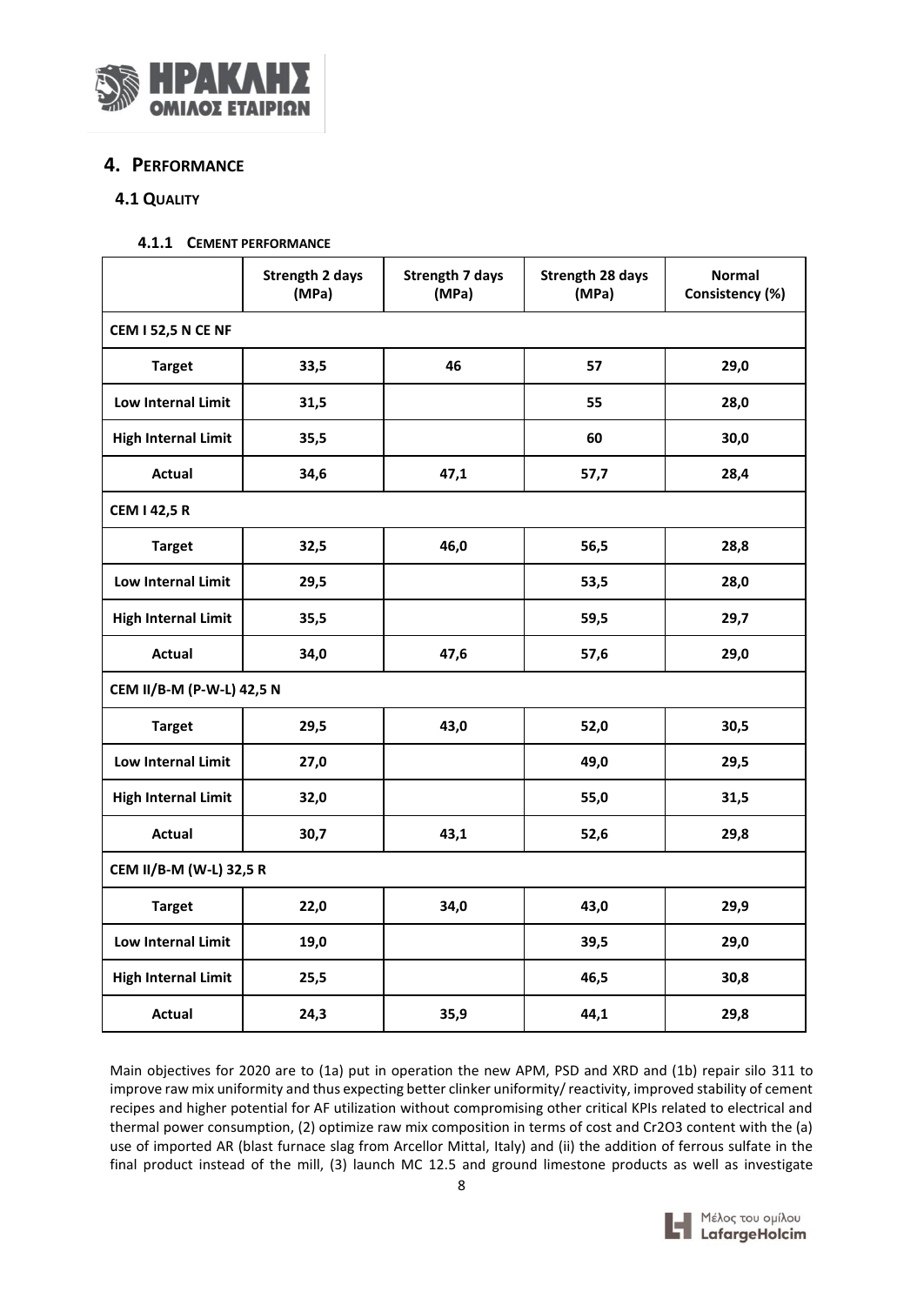

commercial opportunities for CEM III/B in the local market; all actions will improve the overall clinker factor, (4) optimize cement recipes in terms of (a) cement fineness and % fly ash vs. clinker and (b) cost by partially replacing quarried gypsum with synthetic gypsum for cement recipe cost optimization, (5) increase CaF2 in raw mix for producing clinker of higher reactivity which will lead eventually lead to lower clinker factor, (6) test industrially (a) whether the use of strength enhancing aid in CEM II 32.5 could balance the benefit from the clinker factor reduction in this cement product vs. the increased cost of the chemical aid and (b) investigate opportunities for being supplied with a strength enhancing aid having a better balance between cost and performance. Last but not least there are additional actions related to daily management of cement recipe (i.e. an already plant developed tool and a tool developed by the group) targeting to reduce the standard deviation of the 28d-CS in CEM II32.5 and CEM II 42.5 cement products which could bring additional benefits on clinker factor.

#### **4.1.2 NON-CONFORMITIES AND QUALITY ISSUES**

No non-conformities were recorded.

## **4.1.3 QUALITY KPIS**

The 5 LH KPIs are monitored on a monthly basis. The evolution of these KPIs for 2018 is presented at the following tables.

|                  | KP <sub>13</sub> |        |                  |       | KPI4        |               |             |                      |              |              |
|------------------|------------------|--------|------------------|-------|-------------|---------------|-------------|----------------------|--------------|--------------|
|                  | CEM II           | CEM II | CEM <sub>1</sub> | Plant |             | CEM II 32,5 R |             | <b>CEM II 42,5 N</b> | CEM I 42,5 R |              |
|                  | 32,5R            | 42,5N  | 42,5R            |       | stdev<br>2d | stdev<br>28d  | stdev<br>2d | stdev<br>28d         | stdev<br>2d  | stdev<br>28d |
| January          | 96,3             | 91,2   | 89,7             | 94,2  | 1,15        | 1,80          | 1,08        | 1,32                 | 0.93         | 1,24         |
| February         | 97,6             | 90,1   | 93,9             | 94,1  | 1,13        | 1,68          | 0,88        | 1,78                 | 0,65         | 1,34         |
| March            | 93,0             | 91,5   | 92,6             | 92,3  | 1,33        | 1,53          | 0,75        | 1,53                 | 0,73         | 1,16         |
| April            | 89,3             | 98,8   | 93,9             | 93,3  | 1,34        | 1,76          | 0,78        | 0,88                 | 0,49         | 1,15         |
| May              | 86,7             | 98,5   | 91,2             | 91,4  | 1,26        | 1,67          | 0,54        | 1,40                 | 1,06         | 0,88         |
| June             | 100              | 85,9   | 100              | 94,8  | 0,71        | 0,92          | 0,98        | 1,05                 | 0,88         | 1,03         |
| July             | 96,5             | 87,7   | 94,4             | 93,0  | 1,02        | 1,20          | 1,31        | 1,81                 | 0,89         | 1,44         |
| August           | 93,0             | 66,7   | 96,3             | 82,9  | 1,51        | 2,08          | 1,76        | 2,30                 | 0,31         | 1,12         |
| September        | 92,1             | 91,2   | 93,3             | 91,9  | 1,04        | 1,25          | 1,17        | 1,25                 | 0,75         | 1,20         |
| October          | 93,7             | 95,5   | 100,0            | 94,6  | 1,12        | 0,98          | 1,30        | 1,16                 | 0,49         | 0,94         |
| November         | 100,0            | 86,7   | 93,3             | 93,9  | 1,37        | 1,71          | 2,00        | 2,06                 | 1,04         | 1,62         |
| December         | 100,0            | 93,3   | 100              | 97,0  | 0,62        | 1,20          | 1,07        | 1,50                 | 0,41         | 1,21         |
| <b>Year 2019</b> | 94,1             | 90,3   | 94,8             | 92,7  | 1,21        | 1,78          | 1,27        | 1,84                 | 0,77         | 1,52         |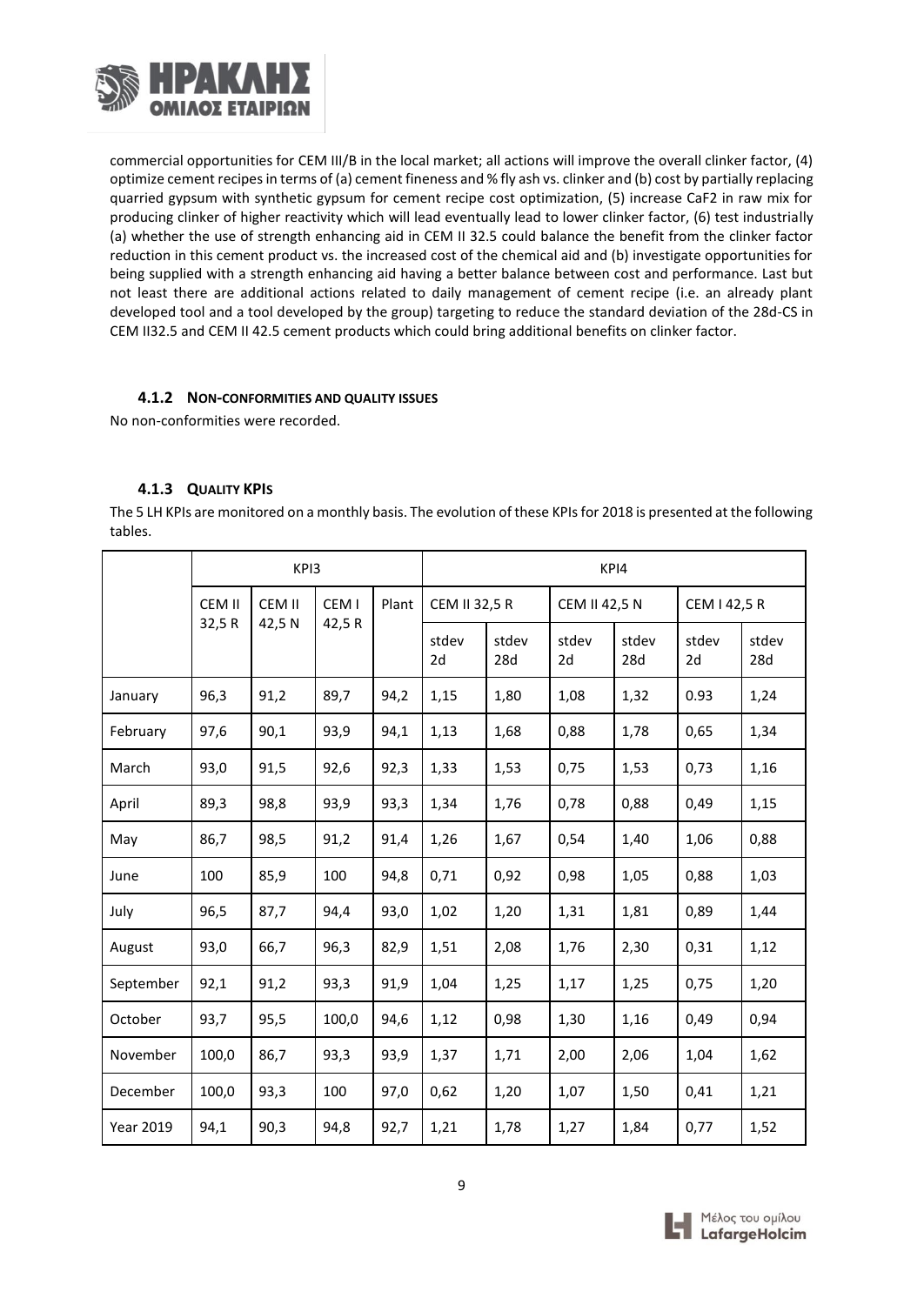

KPI3 is the percentage of the sample that the characteristics are into the range agreed by the plant and the sales (Contract with Sales). For 2018, the plant improved the results. In general there were samples that the strength determination was higher than the required. The higher strength level was achieved in many samples in order to be sure that we will secure the parameter target. At the new contract with sales, the targets are more clearly defined and we expect an additional improvement at this KPI.

The KPI4 is the standard deviation for strengths in 2 days and 28 days respectively. The results are better than 2017 due to the use of a new grinding aid system supply. In 2018, for the composite cements the SDs were high in both ages. The reason for that is the use of lower quality of clinker, as well as the use of Fly Ash that is not a uniform material. For 2018 a new grinding aid system supply is designed and installed. Internal and external mill audits are expected to improve further KPI 4 in 2019.

|           | KPI5  |       |         | KPI6                 |                      |              |
|-----------|-------|-------|---------|----------------------|----------------------|--------------|
|           | fCaO  | LSF   | Clinker | <b>CEM II 32,5 R</b> | <b>CEM II 42,5 N</b> | CEM I 42,5 R |
| January   | 72,3% | 95,8% | 74,6%   | 100,5                | 95,0                 | 99,2         |
| February  | 68,0% | 92,4% | 73,3%   | 102,4                | 101,0                | 108,9        |
| March     | 85,7% | 87,3% | 79,7%   | 99,3                 | 99,0                 | 104,0        |
| April     | 85,6% | 93,2% | 85,0%   | 96,5                 | 100,8                | 107,9        |
| May       | 89,3% | 91,8% | 85,2%   | 108,2                | 105,2                | 104,9        |
| June      | 79,1% | 95,8% | 82,7%   | 105,1                | 102,8                | 102,8        |
| July      | 78,8% | 89,0% | 79,1%   | 101,9                | 96,1                 | 103,7        |
| August    | 69,4% | 88,4% | 71,3%   | 104,3                | 97,2                 | 103,5        |
| September | 78,6% | 89,9% | 78,6%   | 103,0                | 97,6                 | 102,4        |
| October   | 72,8% | 90,7% | 75,8%   | 102,0                | 98,4                 | 102,2        |
| November  | 80,7% | 82,0% | 74,3%   | 101,4                | 98,8                 | 109,3        |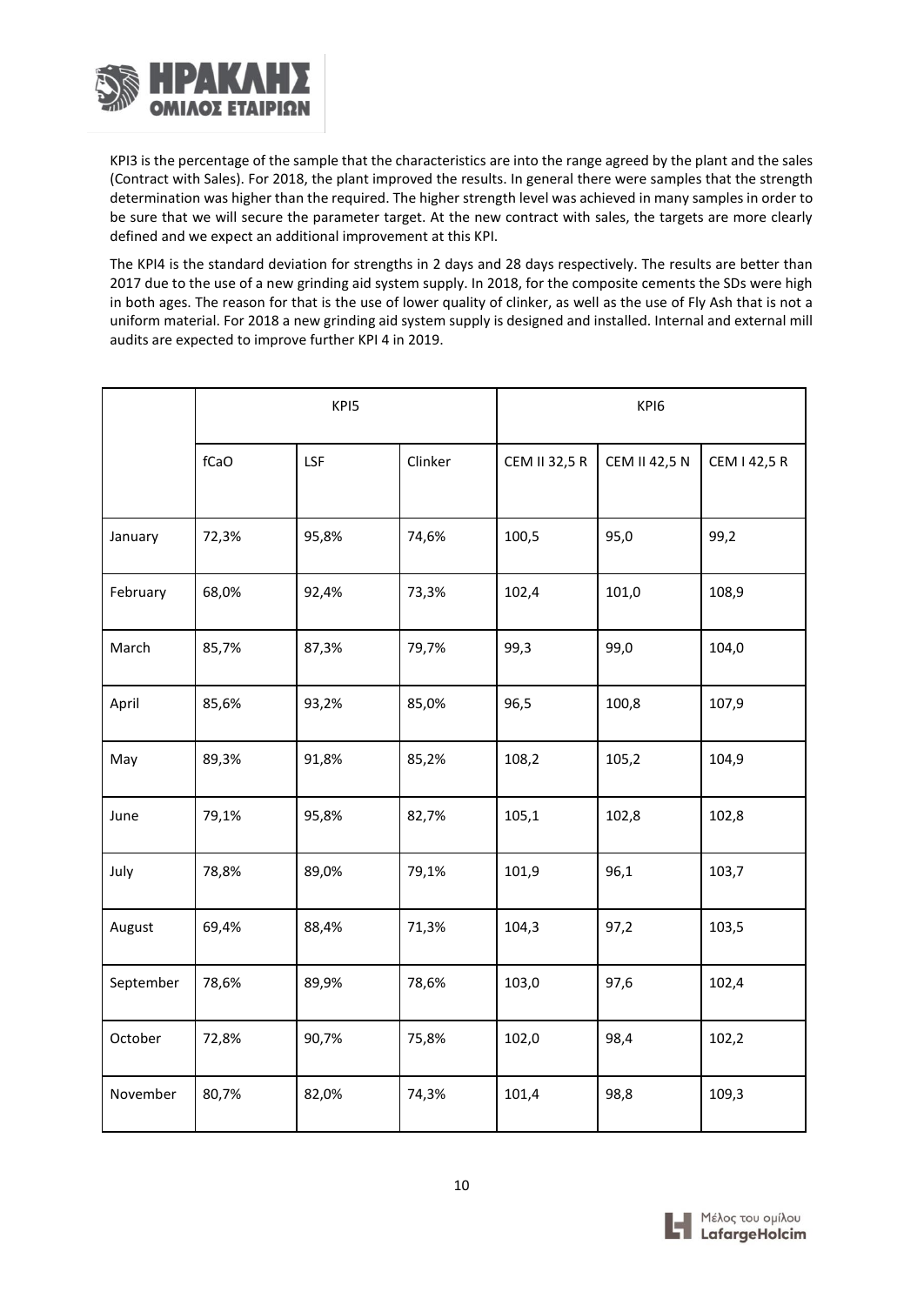

| December  | 68,1% | 84,6% | 66,5% | 91,6  | 95,6 | 103,0 |
|-----------|-------|-------|-------|-------|------|-------|
| Year 2019 | 77,6% | 90,2% | 77,7% | 101,6 | 99,2 | 104,5 |

KPI5 presents the results for the clinker uniformity. They are the percentages of fCaO, LSF and both that are into the acceptance limits. In general LSF satisfies the criteria of uniformity. For the fCaO there is a deviation mainly to lower values as expected. The main reason for that is the use of Fluorite that improves the raw meal burnability. The low percentage of both parameters is mainly driven by the low percentage of fCaO.

KPI6 is the ratio of clinker percentage in budget per cement type to the actual clinker percentage. In general the acceptance limits are >95. In all cem types these limits are satisfied and there is an improvement during the year. This improvement is expected to be continued into 2019.

Volos lab participated in ATILH interlaboratory campaign with excellence performance (all parameters within the acceptance range), as well as in 9 per year interlaboratory tests, which are organized by EUROCERT. These results are pending.

Finally, Volos lab participated in an interlaboratory test concerning the alternative fuels, which was organized by LH. All the results were within the limits.

Main actions for 2019:

- Effort to increase ARM in the Raw Meal (i.e. use of waste glass and alumina dross).
- Installation of a new weigh feeder for adding flourite in the mill and not in the pile

#### <span id="page-11-0"></span>**4.2 PERFORMANCE**

#### **4.2.1 PLANT OBJECTIVES**

The main Plant objectives for 2019 are summarized hereunder:

#### ● **HSIP realization**

- "Συν\_μετέχω" (I participate) mobilization program
- Health
- Transport & Road Safety
- Housekeeping
- Fatality Elimination control (ATEX Solid Fuels Workshops, Electrical safety

#### ● **Performance acceleration**

- Continue optimization of RK1 (STEC, SEEC) and CMs (SEEC) specific energy consumption
- Fully utilize AF Shop to be able to significantly increase TSR in the coming years and reduce fuel cost without compromising kiln productivity.
- Continuous optimization of RK1 fuel mix cost
- Optimize Solid Fuel Mills to increase flexicoke participation in Fuel Mix

#### ● **Quality and customer orientation**

- Optimize Cement Recipes to further improve the quality of our products, based on customer priorities
- Improve further Clinker Uniformity
- Reduce further Raw Mix Cost by substituting existing raw materials with alternative ones.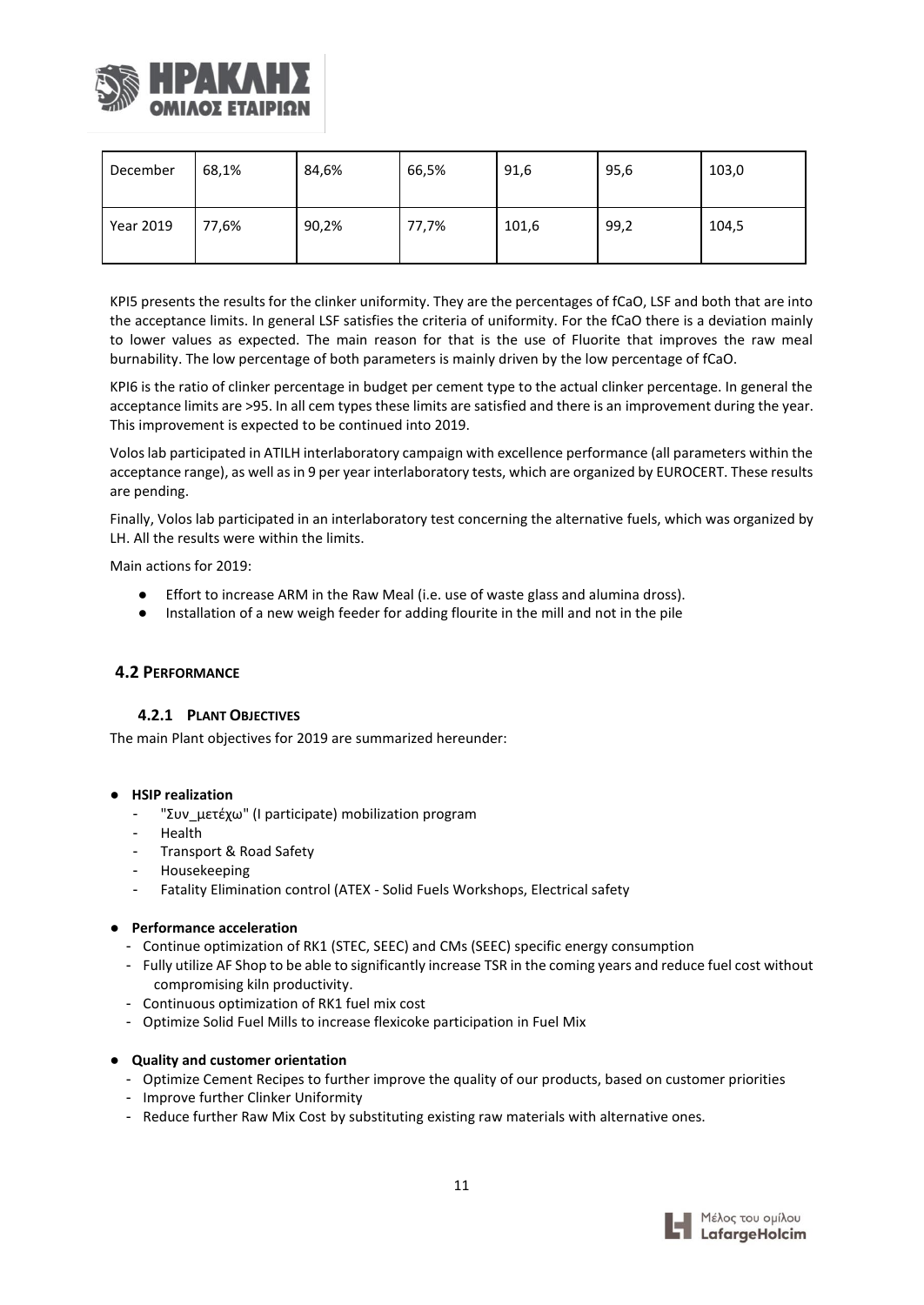

#### ● **People development**

- Implement targeted hires to cover identified needs, and successfully implement induction training programs for all new hires.
- Enlarge population participating in the annual performance cycle.
- Successfully complete Leadership & Behavioral program for identified key supervisors ("Leading Safely Καθοδηγώ Ασφαλώς W@H on the field" program, initiated in 2016).
- Further develop managerial & technical competencies of personnel, implementing the defined 2019 training program. Design and implement training plan in order to further enhance employee skills and competencies. Use IDPs as basic input for training plan development.
- Main Training implemented in 2019 focused on Health & Safety (Elototo, Working@Hight, First Aid, Fire Protection, Energy Isolation, Oxygen Cutting/welding, Protecting Eyes, Incident Analysis ), Technical Expertise (Kiln Shutdown Management workshop, Raw Mix & Clinker Optimization, BE READY, Industrial Fixed Cost workshop, Crisis Management Plan, Job Evaluation/Job Measurement Wave 1 & 2, MS Project), Soft Skills (People for Tomorrow/Performance Cycle, Negotiation Skills) & targeted Development for senior management team (IMPACT Plant Manager Development Program, Business School, Be Ready Facilitation, Performance Management Cycle).
- In total, 2.458 training hours were implemented for LH employees in 2019.
- Promote participation of plant engineers in Group programs (CIF assessment team, IDEAL training (Preventive maintenance development program).

#### ● **Sustainability**

The main KPIs for monitoring our performance throughout the year and the targets are summarized in the following table: For comparison reasons the actual results of 2019 and 2018 and the budget of 2020 are included.

| <b>Volos plant KPIs</b>      | <b>UNIT</b> | 2018-A | 2019-A | 2020-B |  |  |  |  |  |
|------------------------------|-------------|--------|--------|--------|--|--|--|--|--|
| <b>Volumes</b>               |             |        |        |        |  |  |  |  |  |
| Clinker production volume    | [t, 000]    | 1542   | 1547   | 1400   |  |  |  |  |  |
| Cement production volume     | [t, 000]    | 1901   | 1407   | 1451   |  |  |  |  |  |
| Clinker factor production    | $\%$        | 81,0   | 76,9   | 75,8   |  |  |  |  |  |
| Performance                  |             |        |        |        |  |  |  |  |  |
| Net availability index (NAI) | %           | 88,0   | 90,3   | 89,1   |  |  |  |  |  |
| RF (kiln)                    | %           | 96,0   | 95,7   | 96,0   |  |  |  |  |  |
| <b>Electrical Energy</b>     |             |        |        |        |  |  |  |  |  |
| <b>SEEC</b> clinker          | [kWh/t]     | 67,7   | 67,9   | 67,8   |  |  |  |  |  |

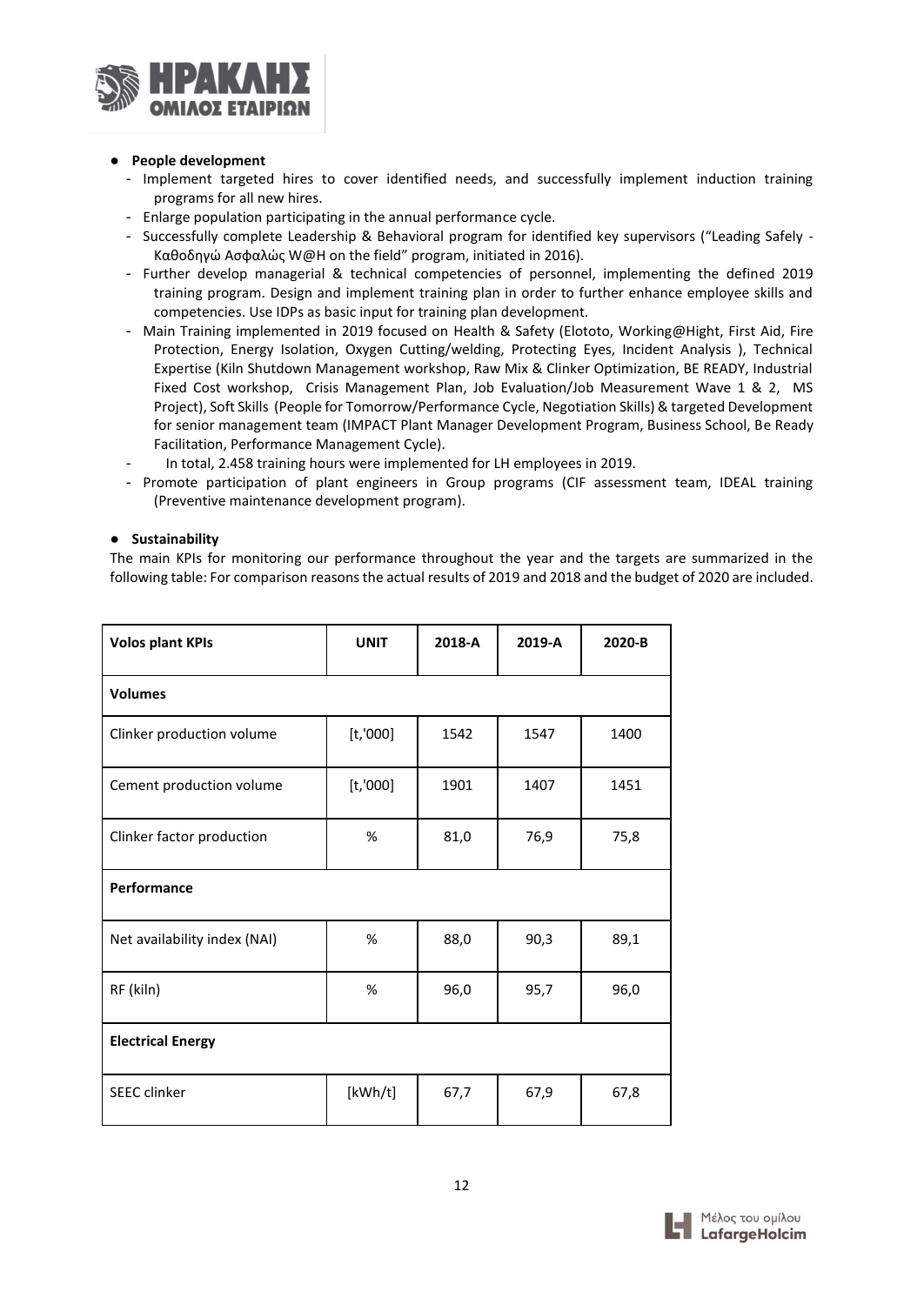

| SEEC grinding                             | [kWh/t]       | 49,1  | 46,6 | 47,6 |  |  |  |
|-------------------------------------------|---------------|-------|------|------|--|--|--|
| SEEC in bin                               | [kWh/t]       | 103,9 | 98,8 | 98,9 |  |  |  |
| <b>Thermal Energy</b>                     |               |       |      |      |  |  |  |
| Thermal substitution rate (TSR)           | %             | 20,3  | 27,6 | 40,5 |  |  |  |
| Spec thermal energy<br>consumption (kiln) | $[MJ/t$ clin] | 3457  | 3569 | 3541 |  |  |  |

Comments on 2019 performance:

- Product quality is at a high level. Further improvement in stability should be realized in 2020
- CO2 quota was successfully achieved with only RK1 in operation.
- STEC of K1 at 3569 MJ/t vs. 3457 (2018)
- TSR for K1 at 27,6% vs. 20.3% (2018)
- SEEC for CMs grinding stage at 46,6kWh/t vs. 49.1 (2018).
- SEEC in clinker stage at 67,9 vs. 67,7 (2018)

As a general comment, we consider Plant Performance for 2019 improved vs previous years. However there is still a great potential for improvement in terms of cost & quality with main levers the increase in AF and ARMs.

#### **4.2.2 PROCESS AUDITS**

<span id="page-13-0"></span>A kiln audit was performed in Jul 2019 and two mill audits was performed on Cement Mills 8 (Mar 2019) and 7 (Feb 2020). The main targets were to analyse the gas & material balance of the different streams and identify potential bottlenecks for cement production increase.

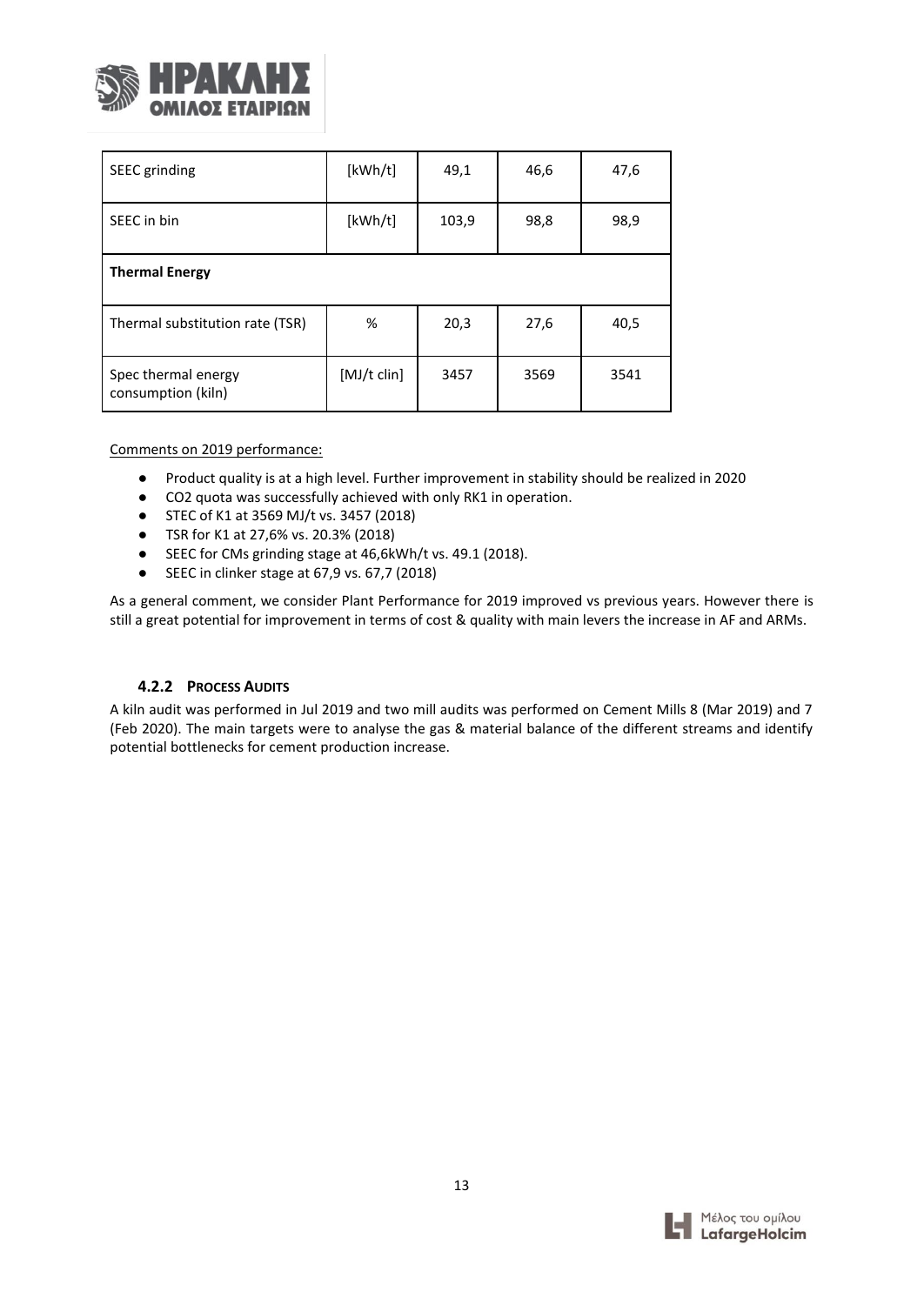

## **4.3 ENVIRONMENT**

#### **4.3.1 PERFORMANCE**

4.3.1.1 Air emissions

| 2019    |                    | NO <sub>x</sub><br>$(mg/Nm3$ dry @ 10% O <sub>2</sub> ) |                    | <b>TOC</b><br>(mg/Nm <sup>3</sup> dry @ 10% O <sub>2</sub> ) | SO <sub>2</sub><br>(mg/Nm <sup>3</sup> dry $@$ 10% O <sub>2</sub> ) |                           |
|---------|--------------------|---------------------------------------------------------|--------------------|--------------------------------------------------------------|---------------------------------------------------------------------|---------------------------|
|         | Monthly<br>average | Num of hrs<br>above limit                               | Monthly<br>average | Num of hrs<br>above limit                                    | Monthly<br>average                                                  | Num of hrs<br>above limit |
| Jan     | 462                | 0.0                                                     |                    |                                                              | 0.2                                                                 | 0.0                       |
| Feb     | 476                | 0.0                                                     | 3.5                | 0.0                                                          | 0.3                                                                 | 0.0                       |
| Mar     | 476                | 0.0                                                     | 3.8                | 0.0                                                          | $0.1\,$                                                             | 0.0                       |
| Apr     | 471                | 0.0                                                     | 4.8                | 0.0                                                          | 0.2                                                                 | 0.0                       |
| May     | 468                | 0.0                                                     | 6.5                | 0.0                                                          | 0.2                                                                 | 0.0                       |
| Jun     | 469                | 0.0                                                     | 5.1                | 0.0                                                          | 0.3                                                                 | 0.0                       |
| Jul     | 476                | 0.0                                                     | 3.8                | 0.0                                                          | 0.7                                                                 | 0.0                       |
| Aug     | 479                | 3.0                                                     | 7.0                | 0.0                                                          | 0.6                                                                 | 0.0                       |
| Sep     | 469                | 0.0                                                     | 7.1                | 0.0                                                          | 0.3                                                                 | 0.0                       |
| Oct     | 459                | 0.0                                                     | 5.9                | 0.0                                                          | 0.2                                                                 | 0.0                       |
| Nov     | 460                | 0.0                                                     | 10.1               | 0.0                                                          | 0.2                                                                 | 0.0                       |
| Dec     | 439                | 1.5                                                     | 5.1                | 0.0                                                          | 0.2                                                                 | 0.0                       |
| Average | 467                |                                                         | 5.7                |                                                              | 0.3                                                                 |                           |
| Sum     |                    | 4.5                                                     |                    | 0.0                                                          |                                                                     | 0.0                       |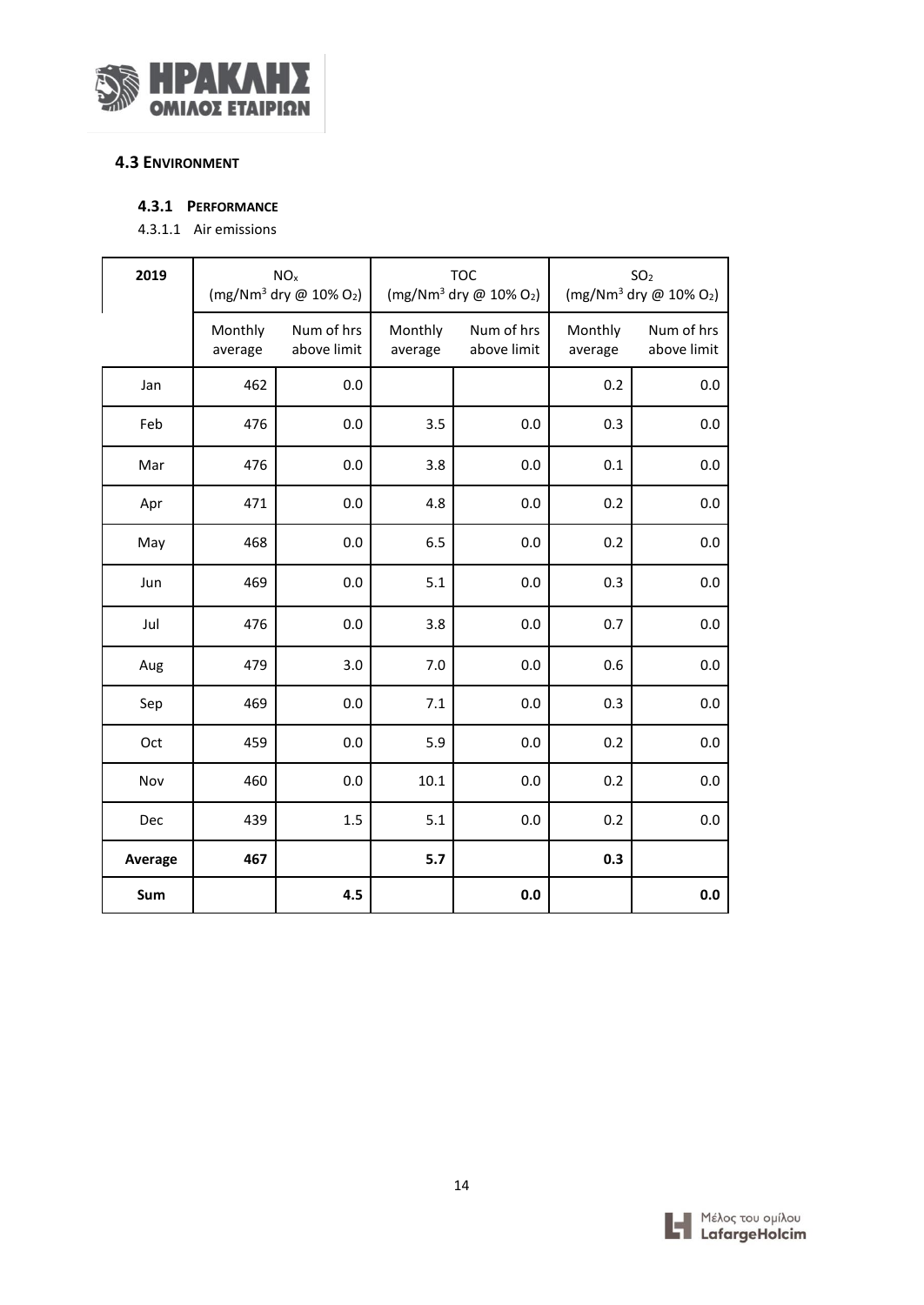

| 2019    |                    | NH <sub>3</sub><br>$(mg/Nm^3$ dry @ 10% O2) |                    | HCI<br>$(mg/Nm3$ dry @ 10% O <sub>2</sub> ) | HF<br>$(mg/Nm^3$ dry @ 10% O <sub>2</sub> ) |                           |  |
|---------|--------------------|---------------------------------------------|--------------------|---------------------------------------------|---------------------------------------------|---------------------------|--|
|         | Monthly<br>average | Num of hrs<br>above limit                   | Monthly<br>average | Num of hrs<br>above limit                   | Monthly<br>average                          | Num of hrs<br>above limit |  |
| Jan     | 2.5                | 0.0                                         | 0.8                | 0.0                                         | 0.01                                        | 0.0                       |  |
| Feb     | 2.2                | 0.0                                         | 0.9                | 0.0                                         | 0.01                                        | 0.0                       |  |
| Mar     | 2.0                | 0.0                                         | 0.8                | 0.0                                         | 0.00                                        | 0.0                       |  |
| Apr     | 2.4                | 0.0                                         | 0.6                | 0.0                                         | 0.01                                        | 0.0                       |  |
| May     | 3.3                | 0.0                                         | 0.7                | 0.0                                         | 0.02                                        | 0.0                       |  |
| Jun     | 2.7                | 0.0                                         | 1.6                | 0.0                                         | 0.01                                        | 0.0                       |  |
| Jul     | 3.1                | 0.0                                         | 2.1                | 0.0                                         | 0.00                                        | 0.0                       |  |
| Aug     | 4.4                | 0.0                                         | 1.7                | 0.0                                         | 0.01                                        | 0.0                       |  |
| Sep     | 3.2                | 0.0                                         | 0.6                | 0.0                                         | 0.02                                        | 0.0                       |  |
| Oct     | 3.4                | 0.0                                         | 0.8                | 0.0                                         | 0.00                                        | 0.0                       |  |
| Nov     | 4.7                | 0.0                                         | 0.8                | 0.0                                         | 0.01                                        | 0.0                       |  |
| Dec     | 2.3                | 0.0                                         | 0.4                | 0.0                                         | 0.01                                        | 0.0                       |  |
| Average | 3.0                |                                             | 1.0                |                                             | 0.01                                        |                           |  |
| Sum     |                    | 0.0                                         |                    | 0.0                                         |                                             | 0.0                       |  |

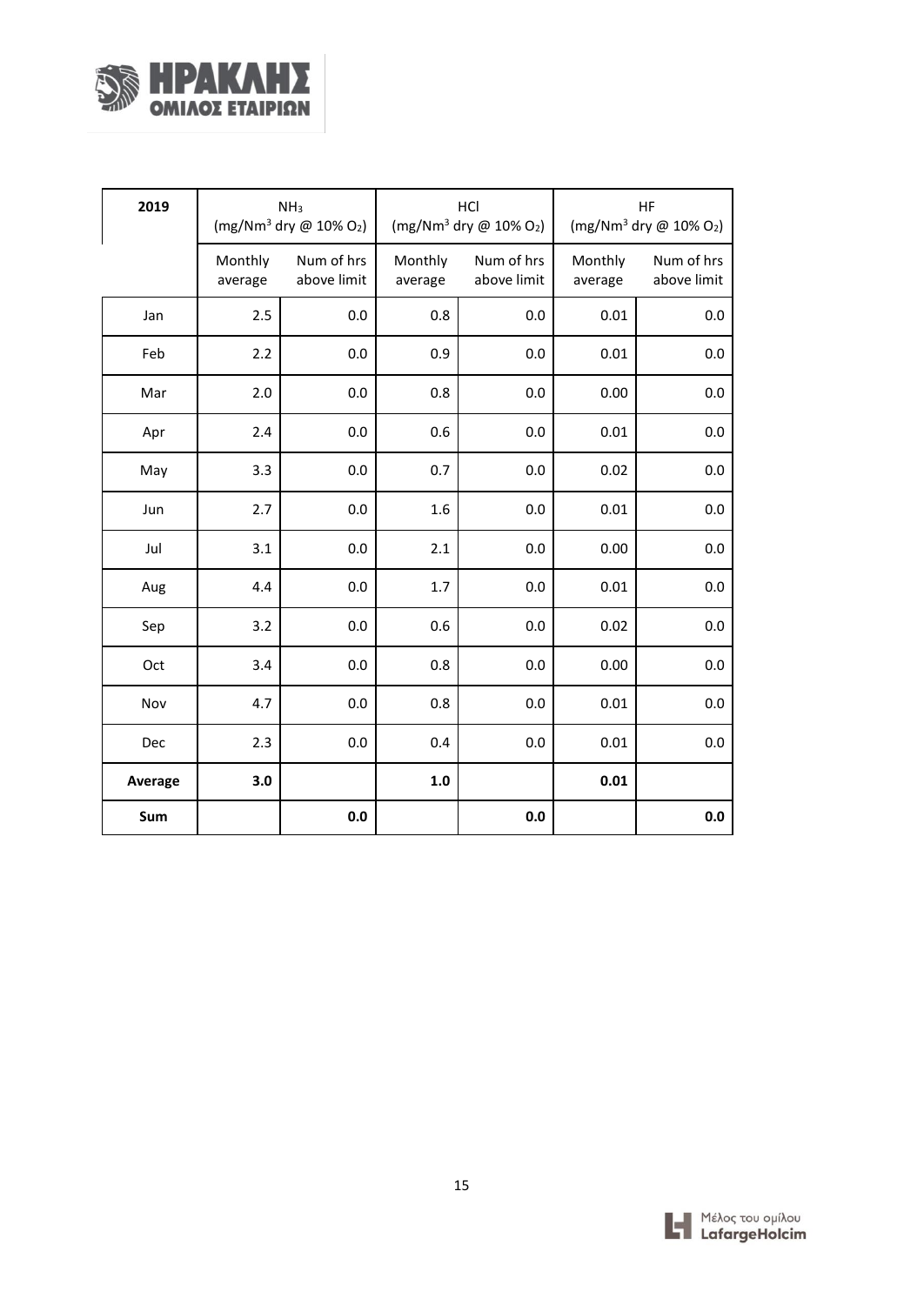

| 2019    |                    | Dust (RM <sub>1</sub> )<br>$(mg/Nm^3$ dry @ 10% O <sub>2</sub> ) |                    | Dust (cooler)<br>$(mg/Nm3$ dry) |
|---------|--------------------|------------------------------------------------------------------|--------------------|---------------------------------|
|         | Monthly<br>average | Num of hrs<br>above limit                                        | Monthly<br>average | Num of hrs<br>above limit       |
| Jan     | 2.8                | 0.0                                                              | 6.0                | 0.0                             |
| Feb     | 3.5                | 0.0                                                              | 6.3                | 0.0                             |
| Mar     | 5.5                | 0.0                                                              | 6.6                | 0.0                             |
| Apr     | 2.4                | 0.0                                                              | 7.6                | 0.0                             |
| May     | 2.1                | 0.0                                                              | 8.9                | 0.0                             |
| Jun     | 1.9                | 0.0                                                              | 9.3                | 0.0                             |
| Jul     | 1.2                | 0.0                                                              | 6.6                | 0.0                             |
| Aug     | 0.6                | 0.0                                                              | 6.4                | 0.0                             |
| Sep     | 0.7                | 0.0                                                              | 6.7                | 0.0                             |
| Oct     | 0.8                | 0.0                                                              | 6.7                | 0.0                             |
| Nov     | 1.2                | 0.0                                                              | 7.5                | 0.0                             |
| Dec     | 0.9                | 0.0                                                              | 5.5                | 0.0                             |
| Average | 2.0                |                                                                  | 7.0                |                                 |
| Sum     |                    | 0.0                                                              |                    | 0.0                             |

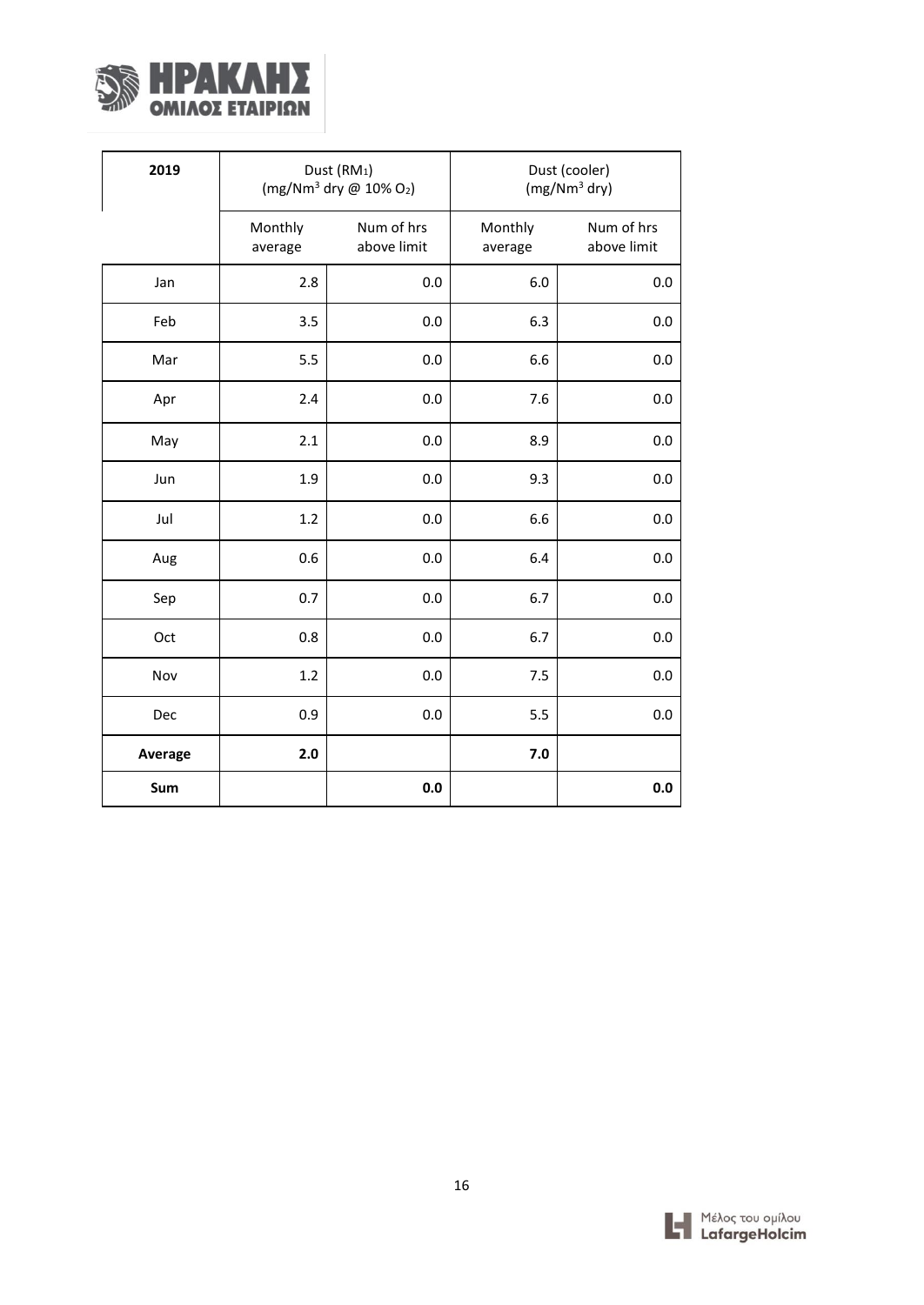

| 2019    | Coal M1<br>(mg/Nm <sup>3</sup> dry $@$ 10% O <sub>2</sub> ) |                           | Coal M2<br>(mg/Nm <sup>3</sup> dry @ 10% O <sub>2</sub> ) |                           | Cement M5<br>$(mg/Nm3$ dry) |                           |
|---------|-------------------------------------------------------------|---------------------------|-----------------------------------------------------------|---------------------------|-----------------------------|---------------------------|
|         | Monthly<br>average                                          | Num of hrs<br>above limit | Monthly<br>average                                        | Num of hrs<br>above limit | Monthly<br>average          | Num of hrs<br>above limit |
| Jan     | 6.1                                                         | 0.0                       | 273.7                                                     | 2.3                       | 7.9                         | 0.0                       |
| Feb     | 6.6                                                         | 0.0                       | 464.2                                                     | 6.1                       | 4.4                         | 0.0                       |
| Mar     | 7.0                                                         | 0.0                       | 127.5                                                     | 8.3                       | 2.9                         | 0.0                       |
| Apr     | 1.0                                                         | 0.0                       | 451.5                                                     | 4.3                       | 2.4                         | 0.0                       |
| May     | 1.0                                                         | 0.0                       | 547.4                                                     | 4.5                       | 3.1                         | 0.0                       |
| Jun     | 1.0                                                         | 0.0                       | 531.1                                                     | 4.3                       | 2.4                         | 0.0                       |
| Jul     | 1.5                                                         | 0.0                       | 450.5                                                     | 3.0                       | 2.6                         | 0.0                       |
| Aug     | 0.7                                                         | 0.0                       | 199.6                                                     | 2.3                       | 2.7                         | 0.0                       |
| Sep     | 0.8                                                         | 0.0                       | 330.3                                                     | 2.0                       | 3.0                         | 0.0                       |
| Oct     | 2.3                                                         | 0.0                       | 450.4                                                     | 4.6                       | 2.8                         | 0.0                       |
| Nov     | 1.2                                                         | 0.0                       | 400.0                                                     | 4.2                       | 3.1                         | 0.0                       |
| Dec     | 1.2                                                         | 0.0                       | 187.7                                                     | $5.1\,$                   | 3.8                         | 0.0                       |
| Average | 2.5                                                         |                           | 4.2                                                       |                           | 3.4                         |                           |
| Sum     |                                                             | 0.0                       |                                                           | 0.0                       |                             | 0.0                       |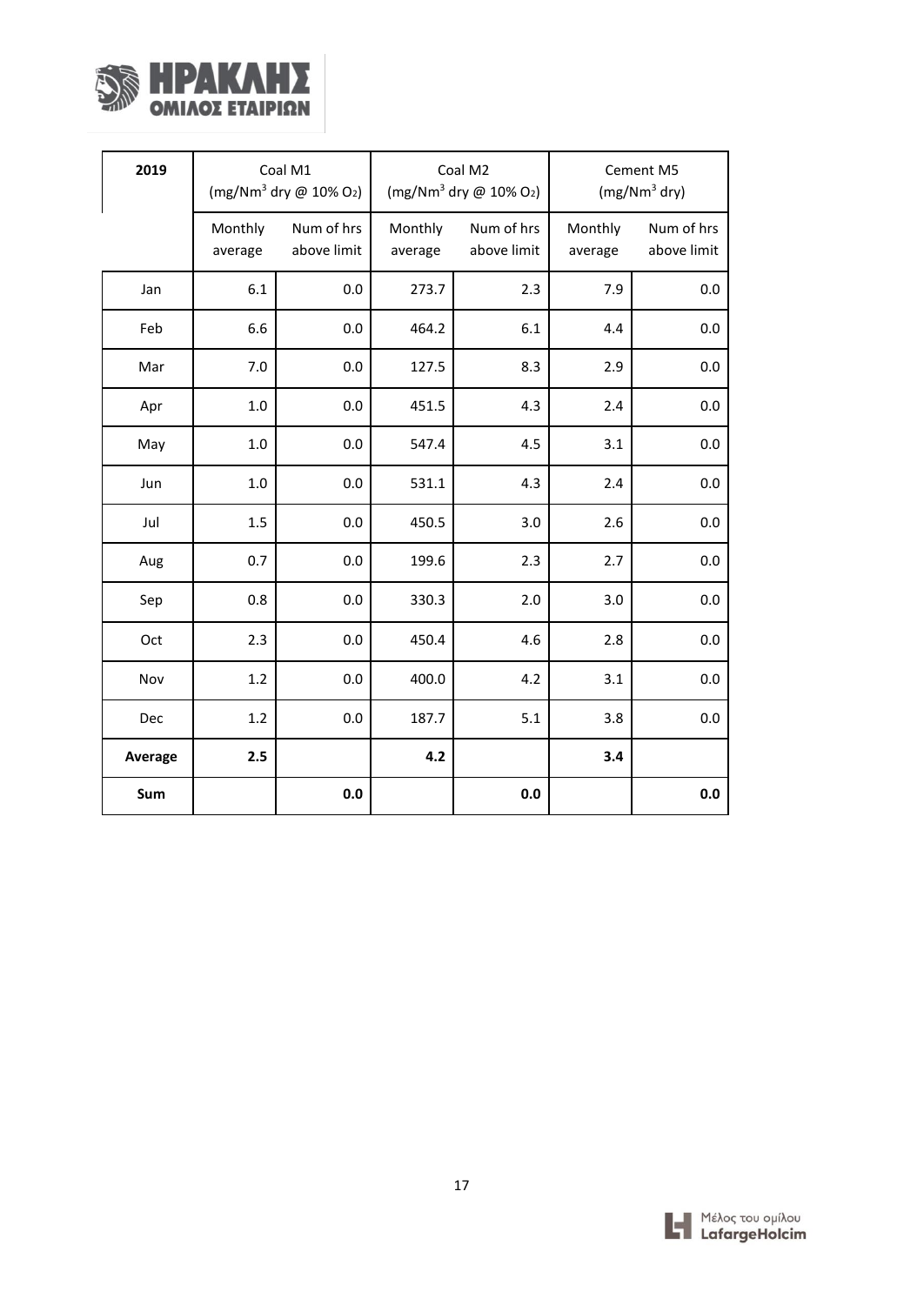

| 2019    | Cement M6<br>$(mg/Nm3$ dry) |                           | Cement M7<br>$(mg/Nm3$ dry) |                           | Cement M8<br>$(mg/Nm3$ dry) |                           |
|---------|-----------------------------|---------------------------|-----------------------------|---------------------------|-----------------------------|---------------------------|
|         | Monthly<br>average          | Num of hrs<br>above limit | Monthly<br>average          | Num of hrs<br>above limit | Monthly<br>average          | Num of hrs<br>above limit |
| Jan     | 6.1                         | 0.0                       | 10.6                        | 0.0                       | 0.0                         | 0.0                       |
| Feb     | 7.0                         | 0.0                       | 10.8                        | 0.0                       | 0.7                         | 0.0                       |
| Mar     | 2.7                         | 0.0                       | 9.8                         | 0.0                       | 0.7                         | 0.0                       |
| Apr     | 2.8                         | 0.0                       | 13.0                        | 0.5                       | 0.7                         | 0.0                       |
| May     | 2.4                         | $0.0\,$                   | 13.3                        | 0.0                       | 0.9                         | 0.0                       |
| Jun     | 2.3                         | 0.0                       | 8.7                         | 0.0                       | 1.3                         | 0.0                       |
| Jul     | 2.5                         | $0.0\,$                   | 7.3                         | 0.0                       | 1.4                         | 0.0                       |
| Aug     | 2.6                         | $0.0\,$                   | 9.1                         | 0.5                       | 1.4                         | 0.0                       |
| Sep     | 2.1                         | 0.0                       | 5.8                         | 0.0                       | 1.2                         | 0.0                       |
| Oct     | 3.0                         | 0.0                       | 8.7                         | 0.0                       | 1.2                         | 0.0                       |
| Nov     | 5.0                         | 0.0                       | 11.2                        | 0.0                       | 1.4                         | 0.0                       |
| Dec     | 0.0                         | 0.0                       | 10.4                        | 0.0                       | 2.0                         | 0.0                       |
| Average | 3.2                         |                           | 9.9                         |                           | $1.1\,$                     |                           |
| Sum     |                             | $0.0\,$                   |                             | $1.0\,$                   |                             | 0.0                       |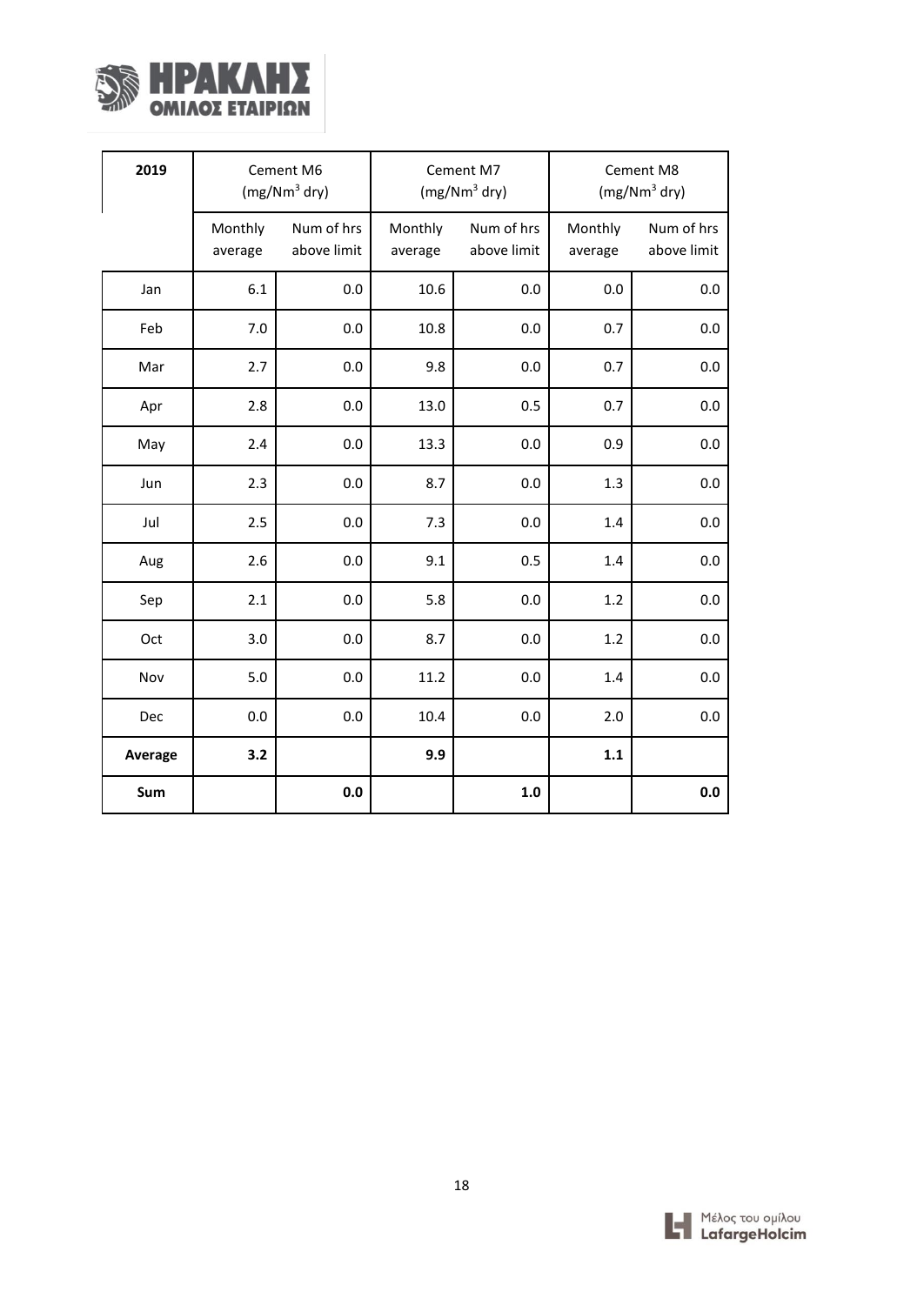

#### 4.3.1.2 Water consumption

| 2018                | $\Gamma_1$ (m <sup>3</sup> ) | $\Gamma_2$ (m <sup>3</sup> ) | $\Gamma_3$ (m <sup>3</sup> ) | $\Gamma_4$ (m <sup>3</sup> ) | $\Gamma_5$ (m <sup>3</sup> ) | $\Gamma_6$ (m <sup>3</sup> ) |
|---------------------|------------------------------|------------------------------|------------------------------|------------------------------|------------------------------|------------------------------|
| Jan                 | 995                          | 1092                         |                              |                              | $\pmb{0}$                    | $\mathbf 0$                  |
| Feb                 | 14863                        | 16735                        | 5000                         |                              | 0                            | $\mathbf 0$                  |
| Mar                 | 13494                        | 15183                        | 32000                        |                              | $\pmb{0}$                    | $\mathbf 0$                  |
| Apr                 | 192                          | 175                          | 27000                        |                              | 0                            | $\pmb{0}$                    |
| May                 | 3425                         | 3475                         | 37000                        |                              | $\pmb{0}$                    | $\pmb{0}$                    |
| Jun                 | 8967                         | 519                          | 10000                        | 26000                        | $\pmb{0}$                    | $\pmb{0}$                    |
| Jul                 | 5054                         | 4806                         | 22000                        | 4000                         | 0                            | $\pmb{0}$                    |
| Aug                 | 1010                         | 764                          | 12000                        | 33000                        | $\pmb{0}$                    | $\pmb{0}$                    |
| Sep                 | 3607                         | 665                          | 12000                        | 32000                        | 0                            | 0                            |
| Oct                 | 8112                         | 5100                         | 14000                        | 19000                        | $\pmb{0}$                    | $\pmb{0}$                    |
| Nov                 | 2230                         | 1045                         | 18000                        | 13000                        | $\pmb{0}$                    | $\mathbf 0$                  |
| Dec                 | 95                           | 13                           | 15000                        | 2000                         | $\pmb{0}$                    | $\pmb{0}$                    |
| <b>Total</b>        | 62044                        | 49572                        | 204000                       | 129000                       | $\pmb{0}$                    | $\pmb{0}$                    |
| <b>Limit values</b> | 220000                       | 220000                       | 225000                       | 225000                       | 250000                       | 160000                       |

## <span id="page-19-0"></span>**4.4 TRAINING**

The main trainings / activities for safety, quality & environment implemented in 2018 are the following:

- Leading Safely
- Lubrication training (safety and environmental aspects included)
- IVMS
- TBT on basic H&S rules
- ATEX
- First Aids training
- Lifting and rigging training
- WAH on the field
- Offices' evacuation drill
- Ammonia leakage drill
- Firefighting drill
- Port Exercise (table talk) on scenario of CBRN (chemical) threat
- Coast cleaning
- Planting in different areas of the plant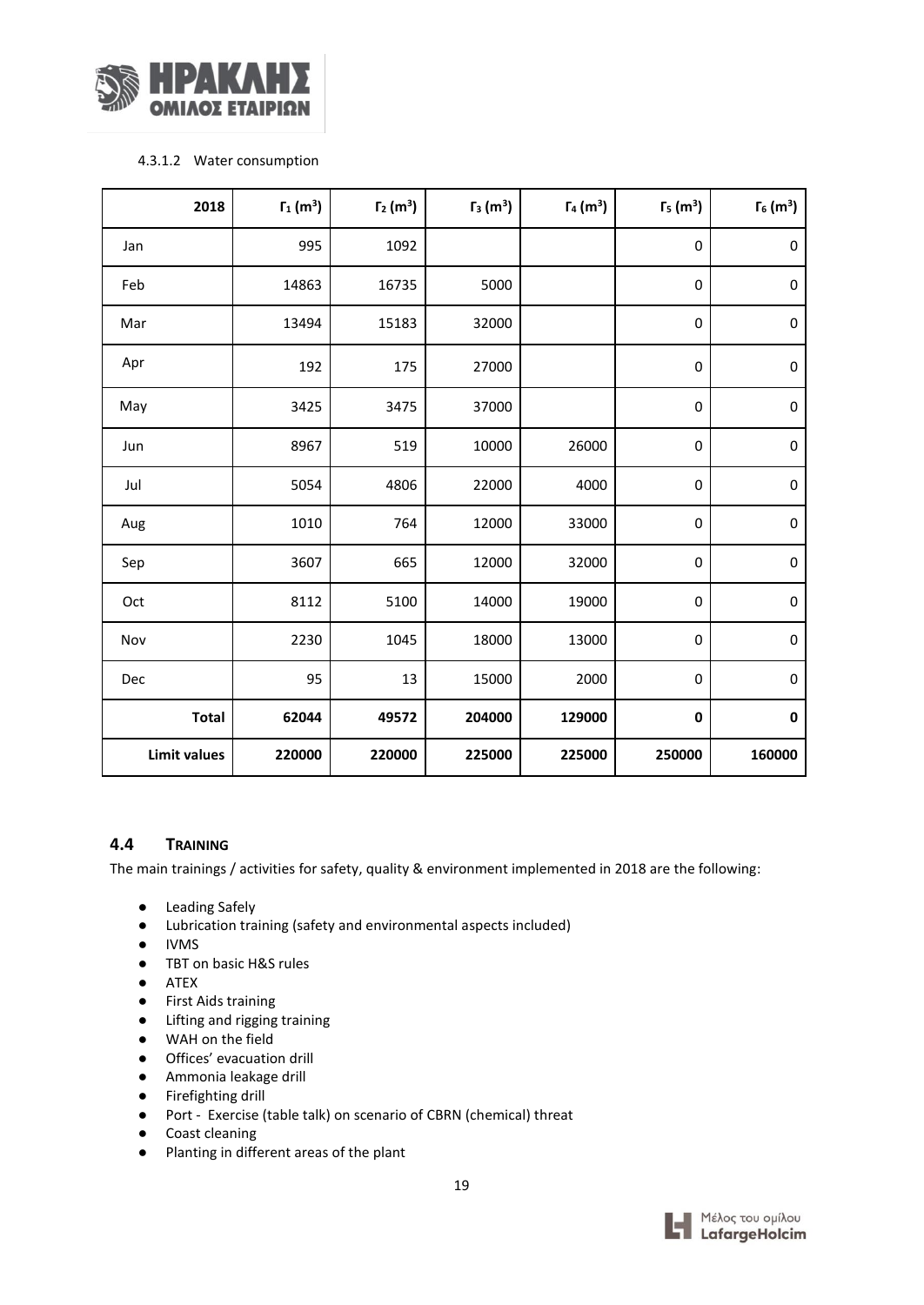

#### <span id="page-20-0"></span>**5. PREVENTIVE AND CORRECTIVE ACTIONS**

#### <span id="page-20-1"></span>**5.1 QUALITY**

Corrective actions derived from external or internal QMS audits have already been discussed in section 2 of this review and considered closed.

#### **5.2 ENVIRONMENT**

Corrective actions derived from external EMS audits have already been discussed in section 2 of this review. Not all of them are closed but all will be closed by June 2020.

#### **5.3 ENERGY**

Corrective actions derived from external EMS audits have already been discussed in section 2 of this review. Not all of them are closed but all will be closed by August 2020.

#### <span id="page-20-2"></span>**6. FOLLOW-UP ACTIONS FROM PREVIOUS MANAGEMENT REVIEWS**

#### <span id="page-20-3"></span>**6.1 QUALITY**

Actions identified during 2018 have progressed as follows:

- o The XRD equipment is scheduled to be back in operation (stopped for technical reasons) early 2020.
- o New APM equipment is going to be installed at 2nd semester 2020, to increase the accuracy of measurements.
- o A new PSD diffractometer is going to be installed at the 2nd semester 2020 to have completed results regarding the product's granulometry.

All the above actions are part of the semi-automatic project in Volos lab.

#### **6.2 PROCESS**

Actions identified during 2018 have progressed as follows:

- o The operation of kiln master contributed to the stabilization of kiln operation with higher AF.
- o The import of RDF from Italy contributed to the TSR increase
- o Mill master is in operation in all cement mills (CM5, 6, 7 & 8). The process control system is well accepted by the panel operators and contributed significantly in the reduction of cement mills specific grinding energy as a result of a mill audit that took place last year. These are summarized below:
	- (a) change of the design of the mill inlet chute in CM 6
	- (b) opening of the mill inlet (removal of the HGG ductis) in CM8,

(b) replacement of the upper part of mill dedusting cyclone in CM6 contributing to false air reduction and

- (c) diversion of ESP rejects back to the mill again in CM6
- (d) changes in operating parameters concerning CM8 separator aeration

All above helped to spillage reduction, improved mill aeration and therefore reduction in water spraying inside the mill, productivity increase and reduced complaints from customers related to lumps.

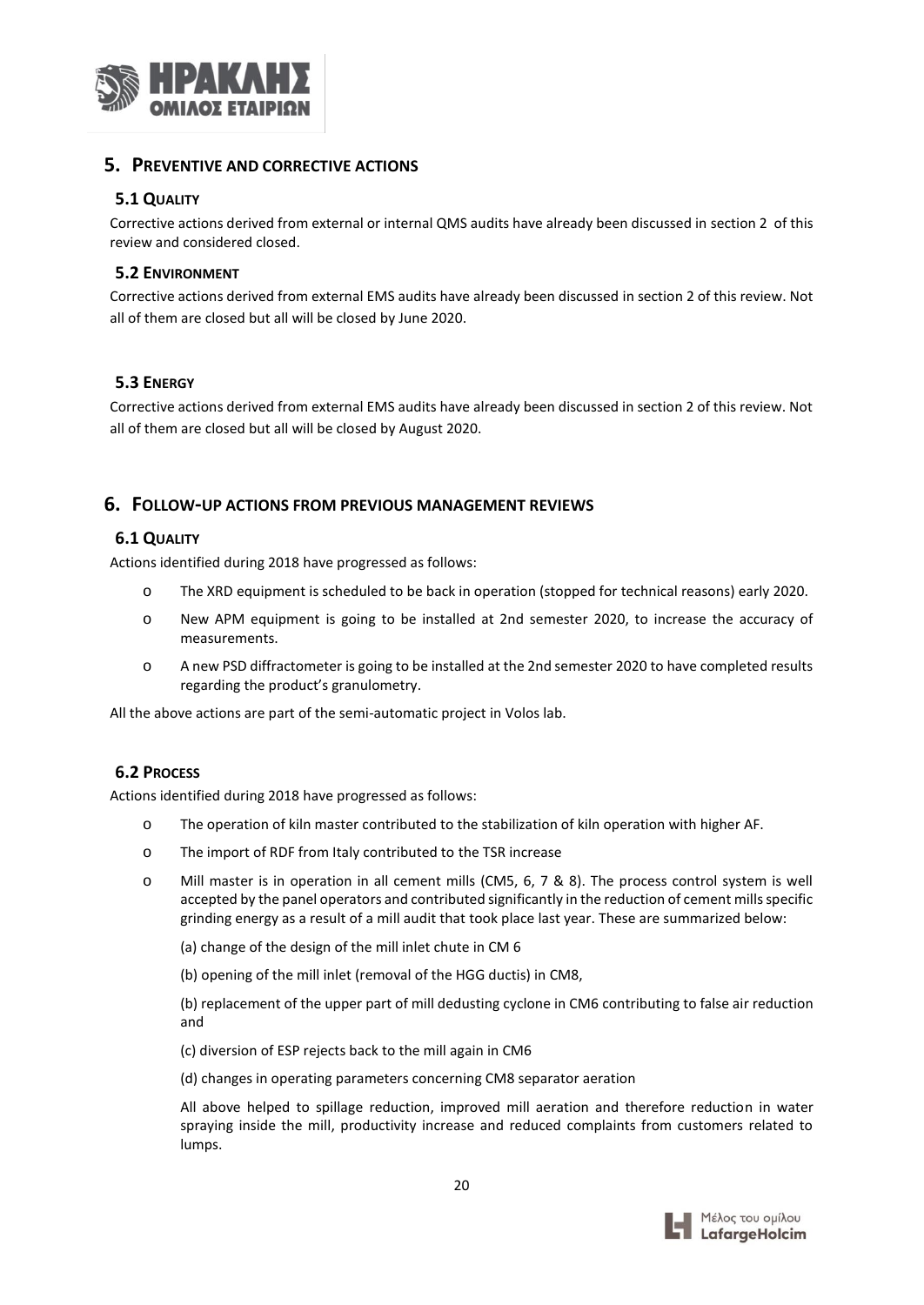

#### <span id="page-21-0"></span>**6.3 ENVIRONMENT**

Actions identified during 2019 have progressed as follows:

- o Use of AF with impact on CO2 emissions and less consumption of fossil fuels
- o Strict control on incoming AFR to avoid increase in HM and POPs. Actually the emission of persistent pollutants like mercury and PCDD/F are reduced.
- o Starting from late 2018, the PCDD/F emissions are monitored on a monthly basis and the results are uploaded automatically to heracles-footprint.gr site that is open to the public.
- o All daily average results of the installed continuous monitoring systems (dust, NOx, etc) are uploaded automatically daily on the above mentioned web site.

## <span id="page-21-1"></span>**7. CHANGES THAT COULD AFFECT THE QUALITY / ENVIRONMENT / ENERGY MANAGEMENT**

#### **SYSTEMS**

#### <span id="page-21-2"></span>**7.1 QUALITY**

#### **7.1.1 POLICY**

The Quality Policy has been reviewed by the Management Team during the Annual review meeting and has been reissued to reflect the organizational changes in Plant management team.

The new team members have co-signed the policy document.

## **7.1.2 NEW PROJECTS/ TOOLS/ PRODUCTS**

List of main CAPEX projects (>20K**€**) implemented in 2019:

| <b>Project description</b>               | Amount (K€) |
|------------------------------------------|-------------|
| Revamp of kiln cooler ESP north chamber  | 28          |
| Electrical Master Plan - Phase 2         | 827         |
| Structures integrity (DSCQP)             | 40          |
| Belt repl. bucket elev. VOLX.59D-BE01    | 32          |
| Chain repl. clink.storage apron conveyor | 35          |
| ESP fan Drive Inverters 10-year maint.   | 77          |
| Replacement of 350m of belt of 9104/291- | 35          |
| Repair of motor CM8                      | 40          |
| AF increase by 2tn/hour                  | 26          |
| Hybrid filter bags replacement           | 256         |
| 10-year maintenance forID Fan            | 99          |

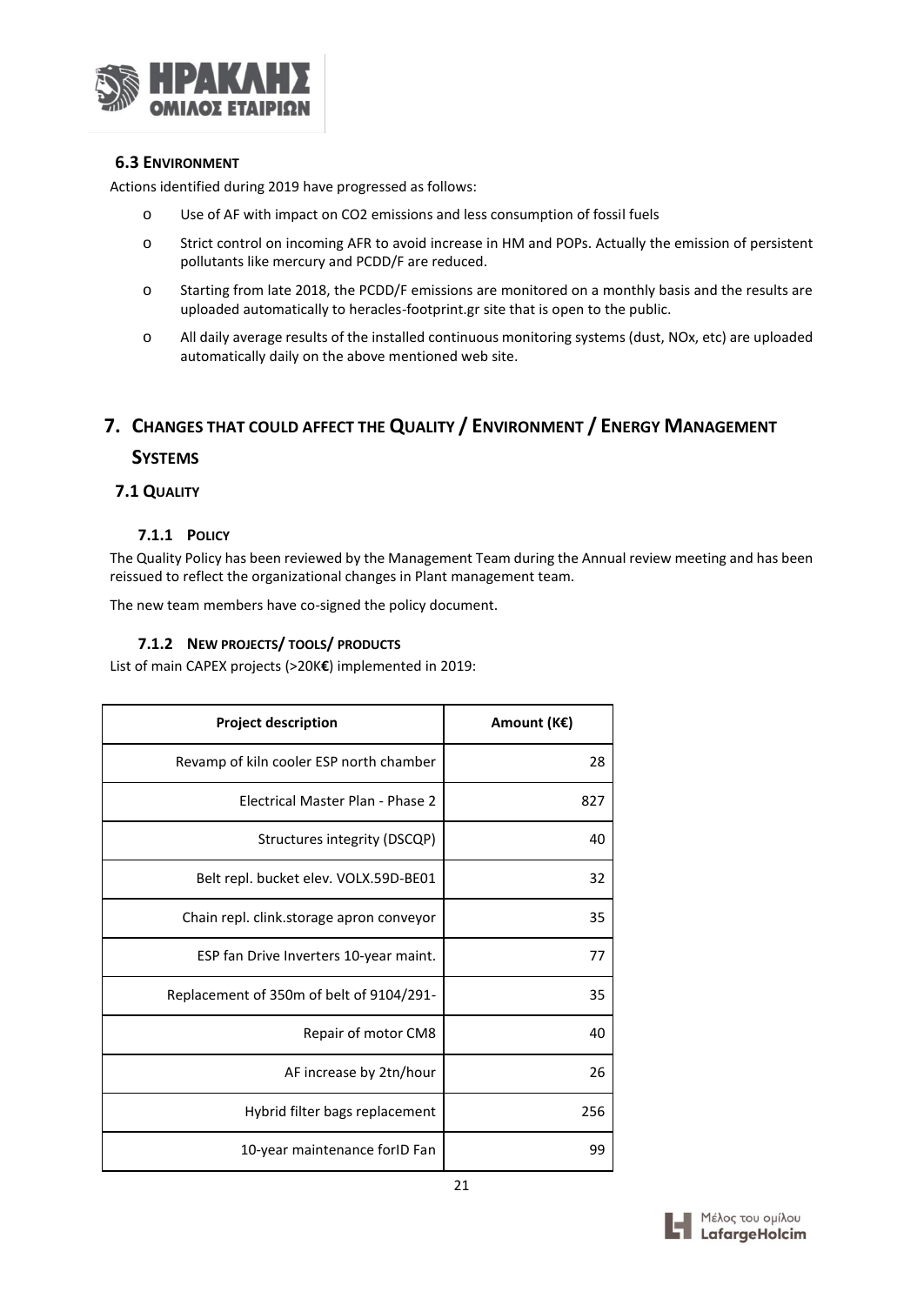

| Drag Chain replacement 471-CV01          | 22   |
|------------------------------------------|------|
| Purchase of CM6-7 reducer bearing        | 21   |
| Replacement of RM_1 roller bearings      | 36   |
| DSCQP phase II                           | 323  |
| Chain of Bucket conveyor 491-BE01        | 129  |
| MV cables replacement                    | 73   |
| Uninterruptible supply and UPS           | 40   |
| Volos dscqp specific inspections-studies | 110  |
| Substitution of 536-CV01 by BC           | 53   |
| Replacement of outlet bearing 567-BM01   | 46   |
| Replacement of dip tube 441-ZY08         | 36   |
| Limestone from silos 6-7 to silotrucks   | 106  |
| Replacement of CM5 PLC                   | 38   |
| Hydraulic cylinder replacement 361-RM01  | 22   |
| Guarding installation on conveyors       | 46   |
| Lab Automation (APM-PSD)                 | 25   |
| Capitalization of spare parts            | 174  |
| Vecoplan commissioning                   | 25   |
| UPS supply and connection to network     | 52   |
| Belt 9104.291-BC02. Replacement of 330m  | 39   |
| Replacement of belt BC04 470m. BASELOAD  | 47   |
| <b>Total</b>                             | 2959 |

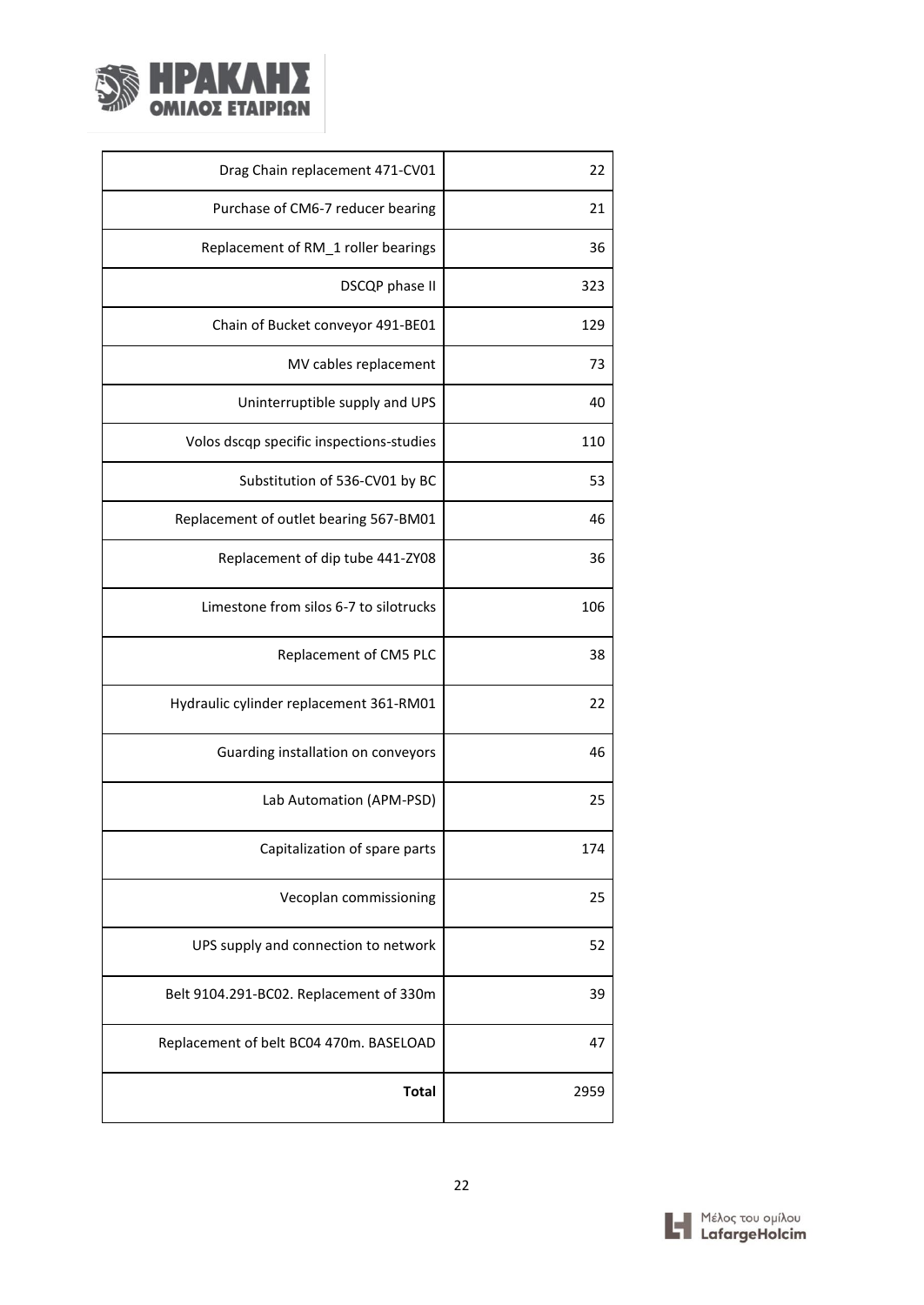

## **7.1.3 CEMENT STANDARDS (EN, ISO) UPDATES**

The status of EN standards governing the production of our products has been reviewed and all found to be at the latest edition.

#### **7.1.4 ORGANIZATIONAL CHANGES**

The following main organizational changes took place in Volos plant in 2019

- New appointments in PMT members: New HR Manager since September 2019.
- 4 hires took place to cover gaps in identified positions (1 HR Manager, 1 Port Responsible/Captain, 1 electronic maintenance engineer, 1 mechanical maintenance area execution responsible). Induction program implemented for all new hires.
- Management Associates Program (MA program) was implemented with 2 young talents in project assignments & coaching in Volos Plant. Finally absorbed 1 Management Associate as Financial Analyst at the end of 2019 to strengthen the Plant Controlling function.
- 1 employee retired & 2 employees left Volos plant. Smooth transition of the leaves achieved to keep the performance stable.
- 1 employee was dismissed.

## <span id="page-23-0"></span>**7.2 ENVIRONMENT**

#### **7.2.1 LEGISLATION**

Plant operation has been reviewed vs. legal obligation and found to be at the required level.

#### <span id="page-23-1"></span>**8. ANALYSIS OF SUPPLIER PERFORMANCE**

Supplier evaluation has taken place in accordance with internal procedures, using excel files developed by the purchasing department. Concerning suppliers with an immediate effect on product quality (raw material for cement, calibration services) the performance is at expected levels with no observed deviations that could pose a risk on quality.

#### <span id="page-23-2"></span>**9. RESULTS OF RISK ASSESSMENT**

- Cement recipes are being optimized for customer's demands together with sales and marketing under the frame of product development meetings performed on a monthly basis.
- Clinker storage outside is temporary and according to exports schedule. The forecast is to be reduced as a result of the higher domestic demand and the increasing exports of cement vs clinker.
- Rotary Kiln 5 and Cement Mill 4 have ceased operation and are mothballed.

#### <span id="page-23-3"></span>**10.RECOMMENDATIONS FOR IMPROVEMENTS**

#### <span id="page-23-4"></span>**10.1 PRODUCT QUALITY & QUALITY OBJECTIVE**

**o** Maintain cooperation with marketing & sales department to build a better understanding of customers' needs and adapt accordingly our product offer (monthly follow up through "Quality Day")

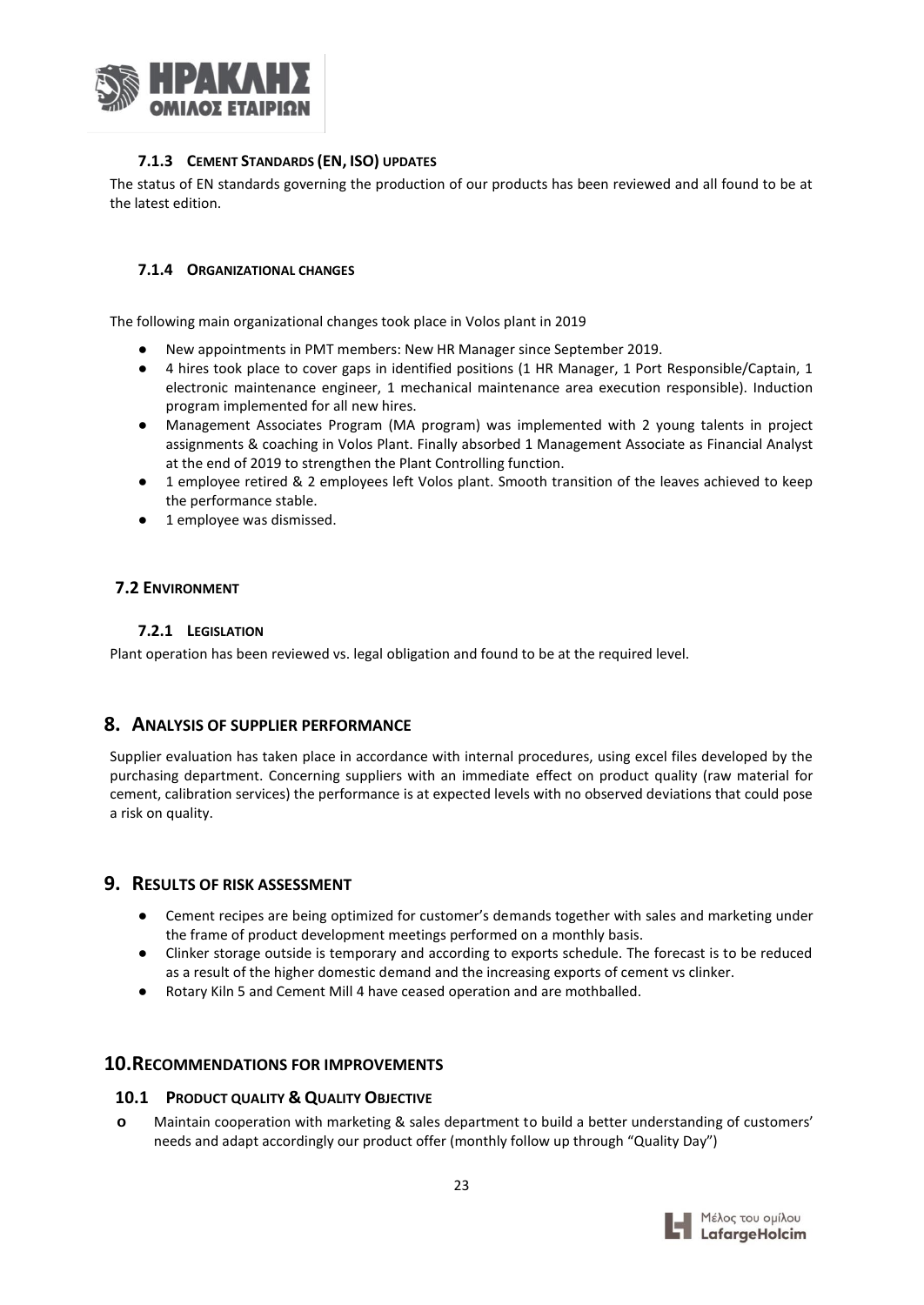

- **o** Continue following up chlorine level of raw materials and kiln feed
- **o** Replace expensive raw materials with cheaper alternative raw materials.
- **o** Launch masonry cement for the local market (MC 12.5) and ground limestone for specific applications, i.e. cement boards, dry mortars etc.

#### <span id="page-24-0"></span>**10.2 PROCESS PERFORMANCE**

- Our main objectives are the reduction of energy consumption (thermal and electrical) and fossil fuels substitution increase in our process for producing cement and clinker.
	- On power and heat consumption, we focus on cement grinding and burning processes.
	- On increasing the substitution of our fossil fuels with alternative, we are focusing on developing sourcing upstream, debottlenecking and rendering safer our alternative fuels workshop installation.
- Plan and execute projects focused on the utilization of other industries byproducts without compromising kiln productivity, quality and environmental legislation.

#### <span id="page-24-1"></span>**10.3 ENVIRONMENT**

- o Continue the project of demolishing inactive plant facilities with a view to enlarge green areas and drastically improve housekeeping status.
- o Focus on permanently stopping leakages that are fugitive dust and environmental burden mainly on cement mills area.
- o Increase the substitution of fossil fuels and raw materials with alternative ones.
- o Minimize gas emissions risk by performing on a regular basis trace elements analysis of all clinker raw materials.
- o Investigate the opportunity of drilling a new borehole inside the plant and avoid pumping water from boreholes outside plant perimeter

# <span id="page-24-2"></span>**C. REVIEW OUTPUT**

## <span id="page-24-3"></span>**11.SUMMARY OF ACTIONS FROM THIS REVIEW**

A summary of all the actions identified during the Management review relating to the improvement of the QMS and the product quality, as well as the EMS stated in different parts of sections 1 to 10, is presented hereunder:

- 1. LIMS utilization for all samples
- 2. Follow up of chlorine in kiln feed and raw materials.
- 3. Continue the regular contact between the plant quality team and technical sales support.
- 4. Launch new masonry cement for the local market and ground limestone for third parties..
- 5. Decrease STEC, SEEC
- 6. Project of demolitions of inactive plant facilities with a view to enlarge green areas and drastically improve our housekeeping status.
- 7. Increase the substitution of fossil fuels and raw materials with alternative ones.
- 8. Apply strict control of the incoming ARMs and close follow up of dioxins/ furans emissions to minimize associated risks
- 9. Improve plant water management
- 10. Investigate opportunities for the optimum management of the existing water sources
- 11. Increase alternative raw materials (AR) in the raw mix